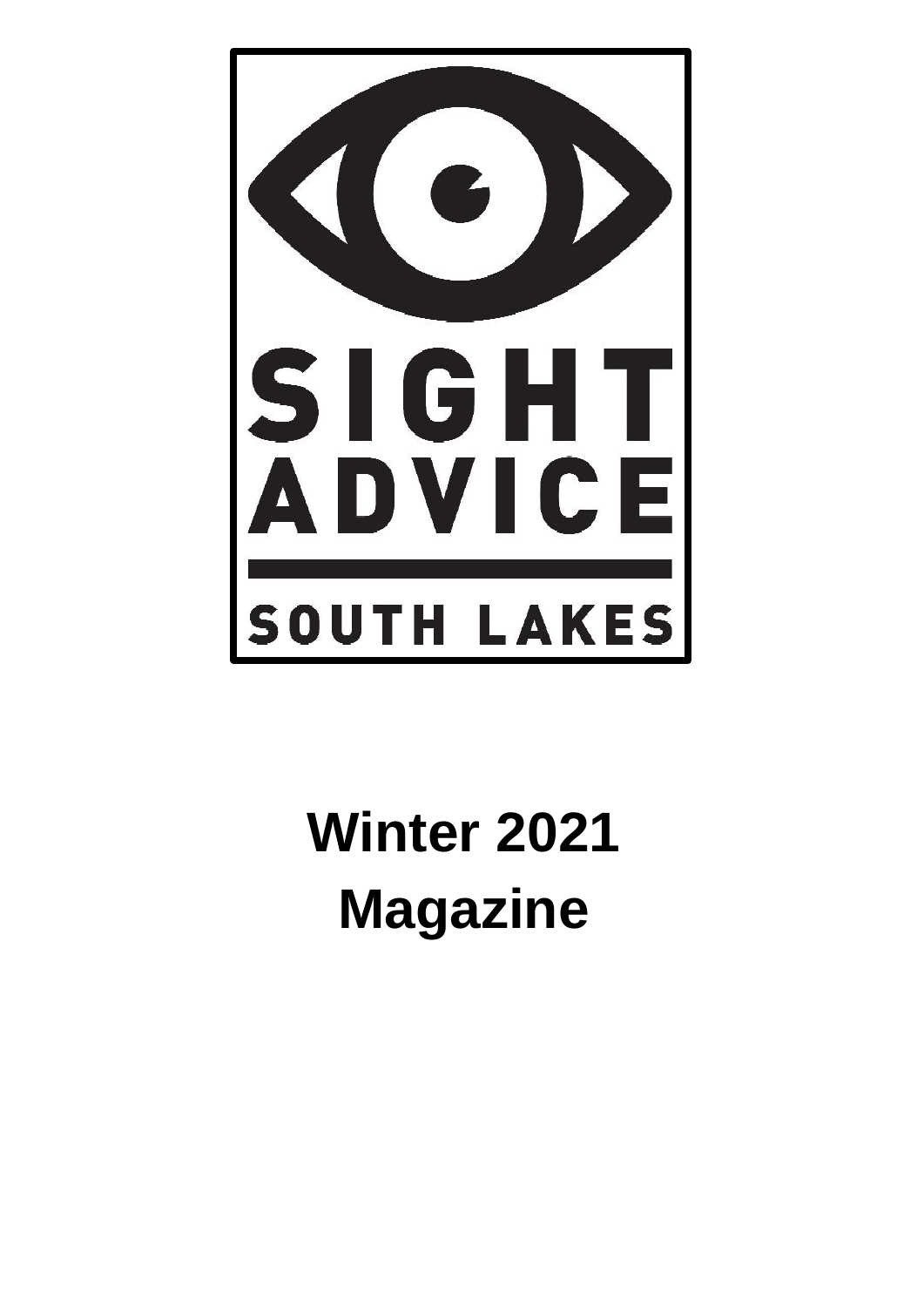| 5  |
|----|
| 6  |
| 8  |
| 10 |
| 11 |
| 15 |
| 17 |
| 18 |
| 19 |
| 21 |
|    |
| 22 |
| 23 |

### Sight Advice South Lakes

**Sight Advice South Lakes is here to support people who are struggling with doing everyday tasks because of their eyesight. We can help over the phone, online or through home visits. We offer advice about eye conditions, equipment, including simple aids or technology and can refer you for advice to other organisations. We can also order some equipment for you.**

**Our office at the Bradbury Centre in Kendal is now open to the public and most face-to-face services have resumed.**

**Our key services include:**

**Home visits to assess your needs for aids, equipment and technology**

**Social activities and opportunities**

**Guidance and support with technology**

**Advice and information about your eye health or eye condition**

**Events and activities for children and young people**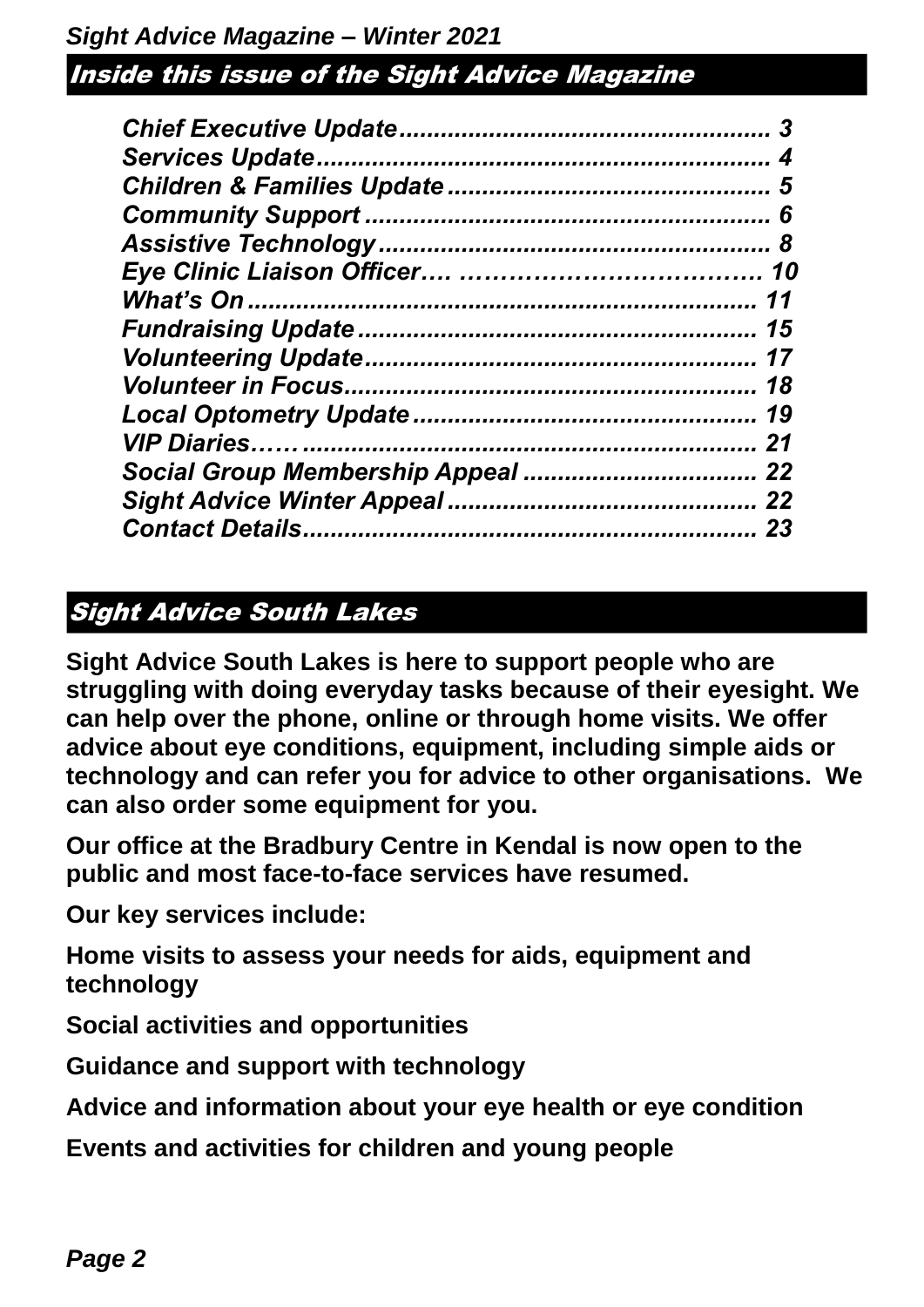### Chief Executive Update Chief Park

**Welcome to our Winter magazine.** 

**I am delighted that we have experienced a sense of normality at Sight Advice South Lakes over the past few months, with staff returning to the office, groups restarting and home visits once again taking place. We are keeping everything crossed this will continue and develop over the winter months.**

**I would like to give our readers an update on our** 

**grant funding position. 68% of our income is from grants or trusts and we could not survive in providing our current range of services without this funding.**

**We have once again been able to secure a three-year grant from the National Lottery Community Fund which will support our Volunteering and Community Outreach services.** 

**I am pleased to inform our readers that The Henry Smith Charitable Foundation has also agreed to a further three-year grant to support our Assistive Technology service and Community Outreach.** 

**Unfortunately, our funding with Children in Need for our Children and Young Peoples Project comes to an end on the 31st December 2021 and despite great efforts, as yet we have not been able to secure funding for this project. The Trustees for the Charity have agreed to fund some of the service costs from charity reserves whilst we apply to a number of local trusts to support this valuable project. The project currently supports 41 children and young people living with sight loss. Alicia will still be available providing all the normal support and guidance for children and young people however the range of activities offered may slightly decrease.**

**Supporting the Charity through individual donations gives the charity flexibility and options when we are faced with uncertainties and through these donations and other unrestricted income we are able to support the Children's Project in the short term whilst we look at longer term sustainability.**

**Included within this letter is a consideration asking you to support our annual appeal in light of us not selling raffle tickets this year –**

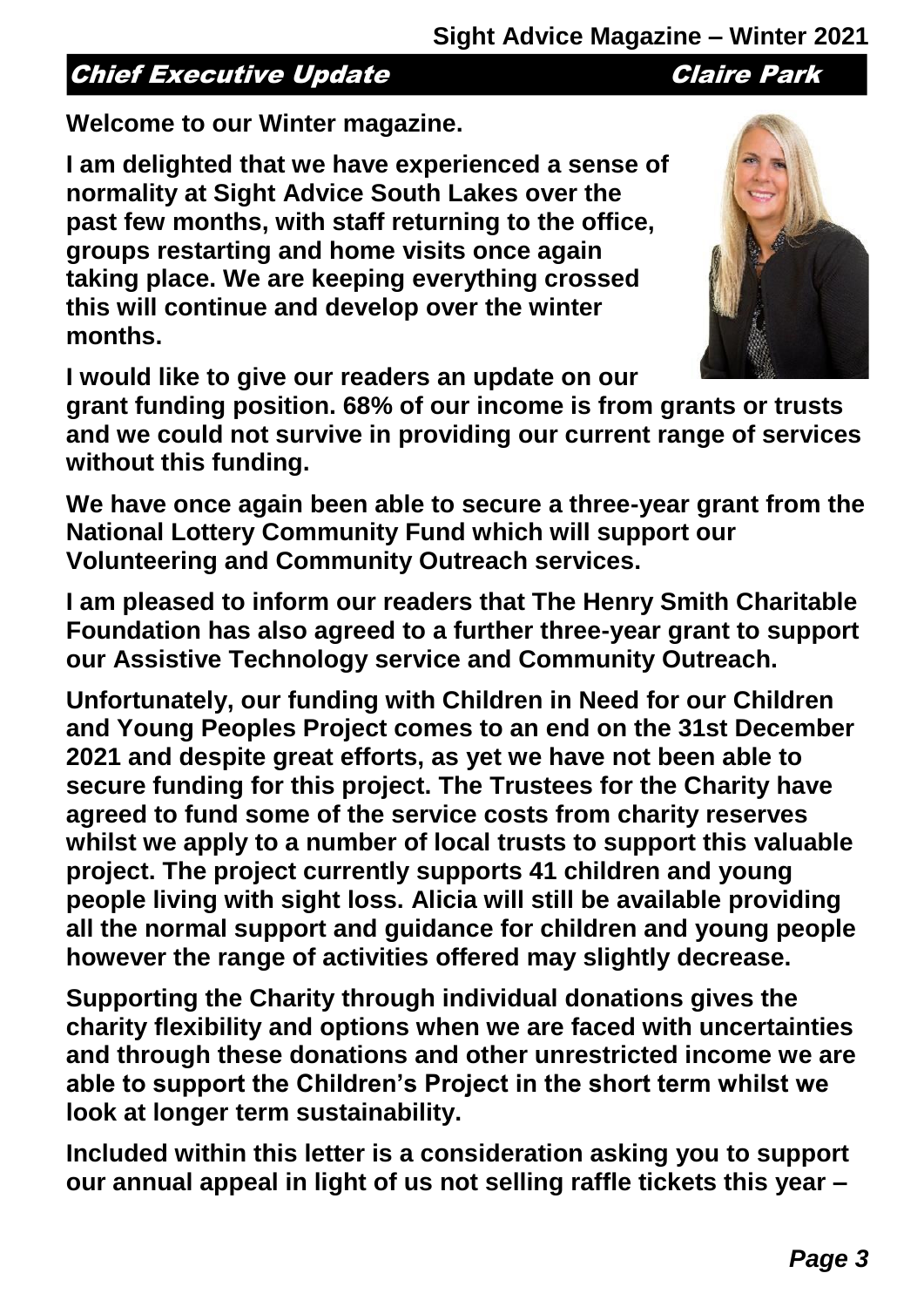**if you can, please do donate as it really does make a difference - THANK YOU!**

**As always if you are feeling lonely or find yourself struggling, please pick up the phone and give us a call. We can offer support or signpost you to other support available locally.** 

**Finally stay safe, warm and well this winter and most importantly keep smiling.**

#### Services Update **James** Carey

**Hello everyone,**

**Over the past three months, I have had the pleasure of meeting many more of our members and friends at Sight Advice. I have enjoyed hearing your stories and learning more about how the work done by our staff and volunteers has helped you.**



**I am pleased to share that during the last three months our team provided one-to-one support to 290 unique individuals, and we have reached 74 new people. Additionally our community groups, social activities and online technology sessions have reached a total audience of 832 people.**

**Sight Advice South Lakes services have now fully reopened, but we continue to take a cautious approach, working safely to protect our clients from the risks associated with Covid-19.**

**We are able to offer home visits, Low Vision Assessments, demonstrations of aids or equipment that may help you and you are welcome to pop-in to the Bradbury Centre to get advice or information from one of our service coordinators.**

**Additionally we are also looking for new members to join our local community support groups. Each week there are new opportunities to meet other people in the region affected by sight loss. There is always a warm welcome for new members and we are also able to match you with a volunteer who could provide transport if you require.**

**I look forward to meeting more of you over the coming months, and I wish you all the very best over the festive period.**

*Page 4*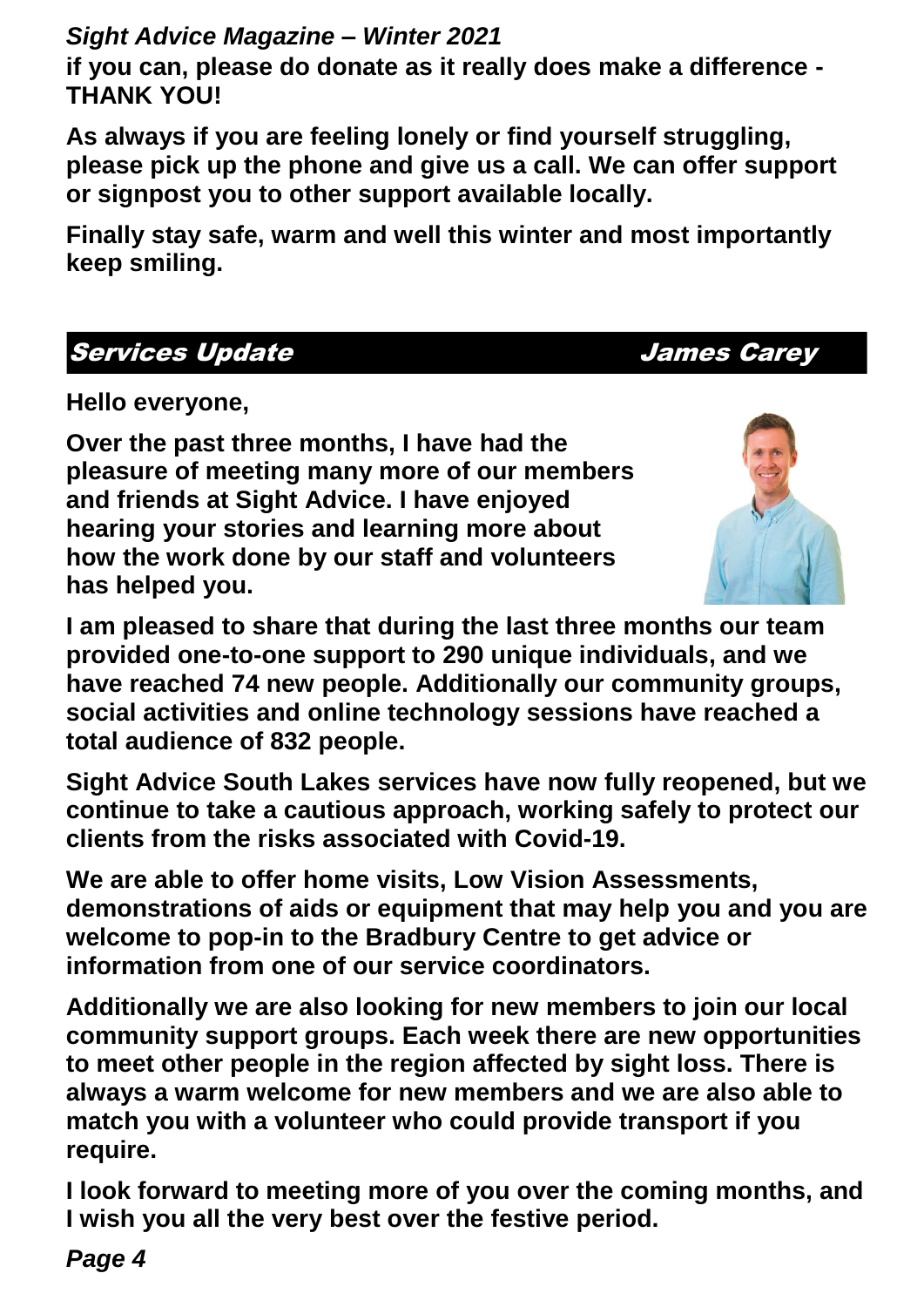### **Children and Families Update 5 and Alicia Makinson**

**It has been wonderful getting back into a full programme of activities this Autumn, enabling our members to meet their friends once again. Following the brilliant Visually Impaired Football sessions with Westmorland FA in the summer, Kendal United Football Club are now running a weekly football session for all children living with sight loss. They are** 



**actively looking for new young people to join in so if you are interested or would like to know more please do speak to me.** 

**Eight members and their siblings have joined a programme of Skiing lessons at the Kendal Snowsports Club this year. We would like to thank all the volunteers who enable this to happen. Activities like this provide a valuable opportunity to boost self-confidence and underline how important it can be to have fun with other children experiencing sight loss.**

**'I was nervous about skiing again and excited at the same time. It was awesome' (Visually impaired skier – Aged 8)**



**Gaining independence has been a theme over the last few months and through a partnership with The Castle Green Hotel and Guide Dogs Habilitation Service, we recently held a practical independence session teaching some of our teenage members skills such as changing beds, bedroom organisation and bathroom cleaning. Our members were also able to ask questions around other independence skills. We are planning to deliver more**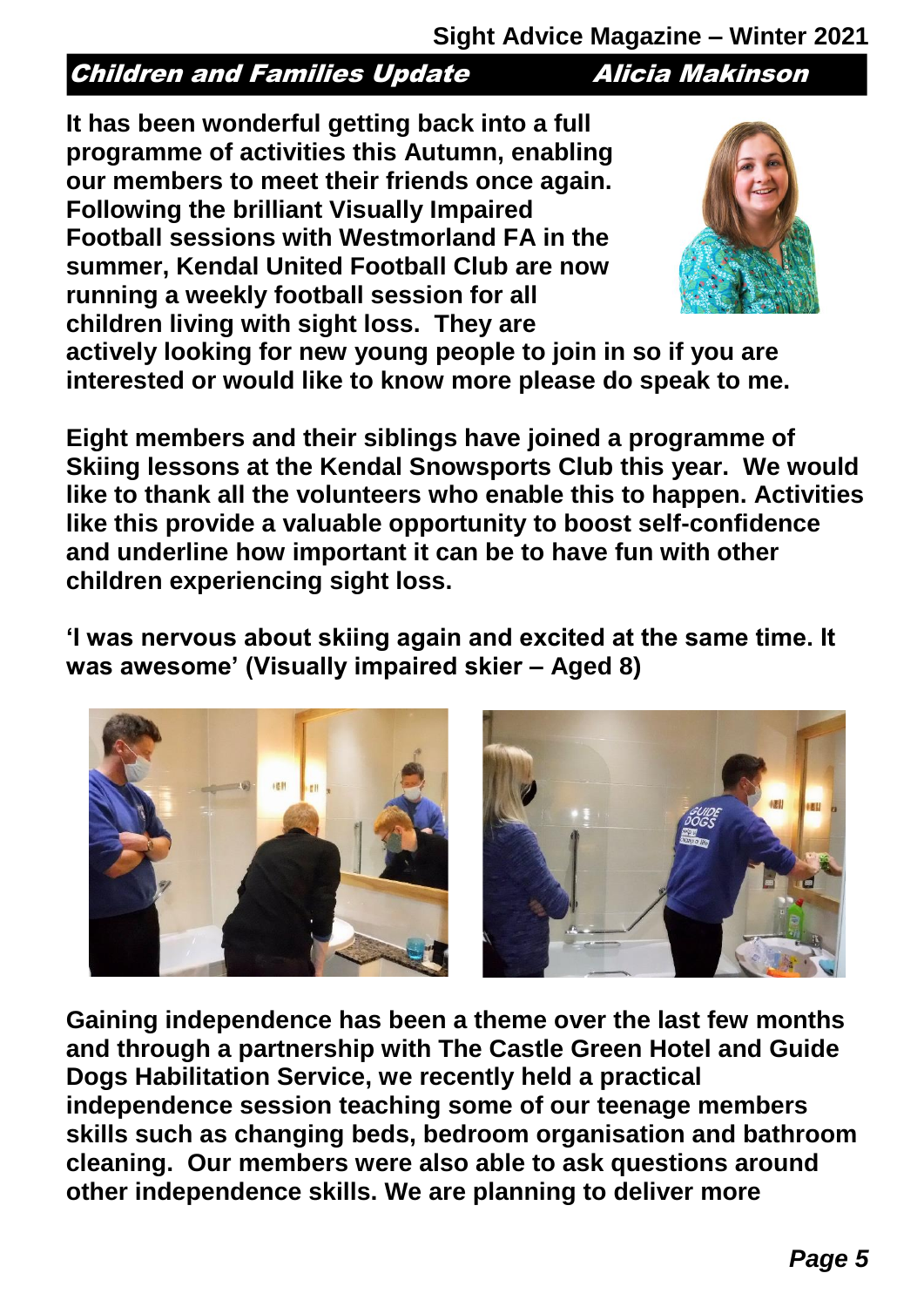**activities around independence in the New Year, and we are keen to hear from you about what skills you would like to learn.**

**In November, some of our members put on their dancing shoes and took part in dance sessions hosted by Lucy Everett at Dance Attik! After learning their own routine they then performed to camera! Well done to all the young people for taking part in such a fun event.**

**With Christmas just around the corner, we are delighted to be visiting the Dukes Theatre in Lancaster this year to watch an audio described performance of Beauty and the Beast. We have more than 40 people attending this event and I know that there is great excitement amongst all our members and their families.** 

**If you would like to know anything about our amazing Children and Young People's project then please contact me. I am always happy to meet new members and introduce them to our activities! Alternatively, you can speak to a known professional who is supporting you or your child and with permission, they can make contact with me on your behalf. Please call 01539 769055 or email me at [alicia@sightadvice.org.uk](mailto:alicia@sightadvice.org.uk)**

### Community Support Jackie Bateman

We are here at the Bradbury Centre to provide advice **and support for those people with sight impairments of any kind, as well as their families, friends and carers.** 

**Perhaps you just have a quick query? Give us a ring to speak to our Sight Support Officers who will be happy to help you. They can also refer you to Jackie** 



**(Community Development Officer) or Tim (Assistive Technology Officer) for further advice.** 

**Alternatively, you could pop into the Bradbury Centre on Highgate (Monday- Thursday, 9.30am-4pm) to have a chat. We have a selection of aids and equipment on display for you to 'try before you buy' and we can give you purchasing information about**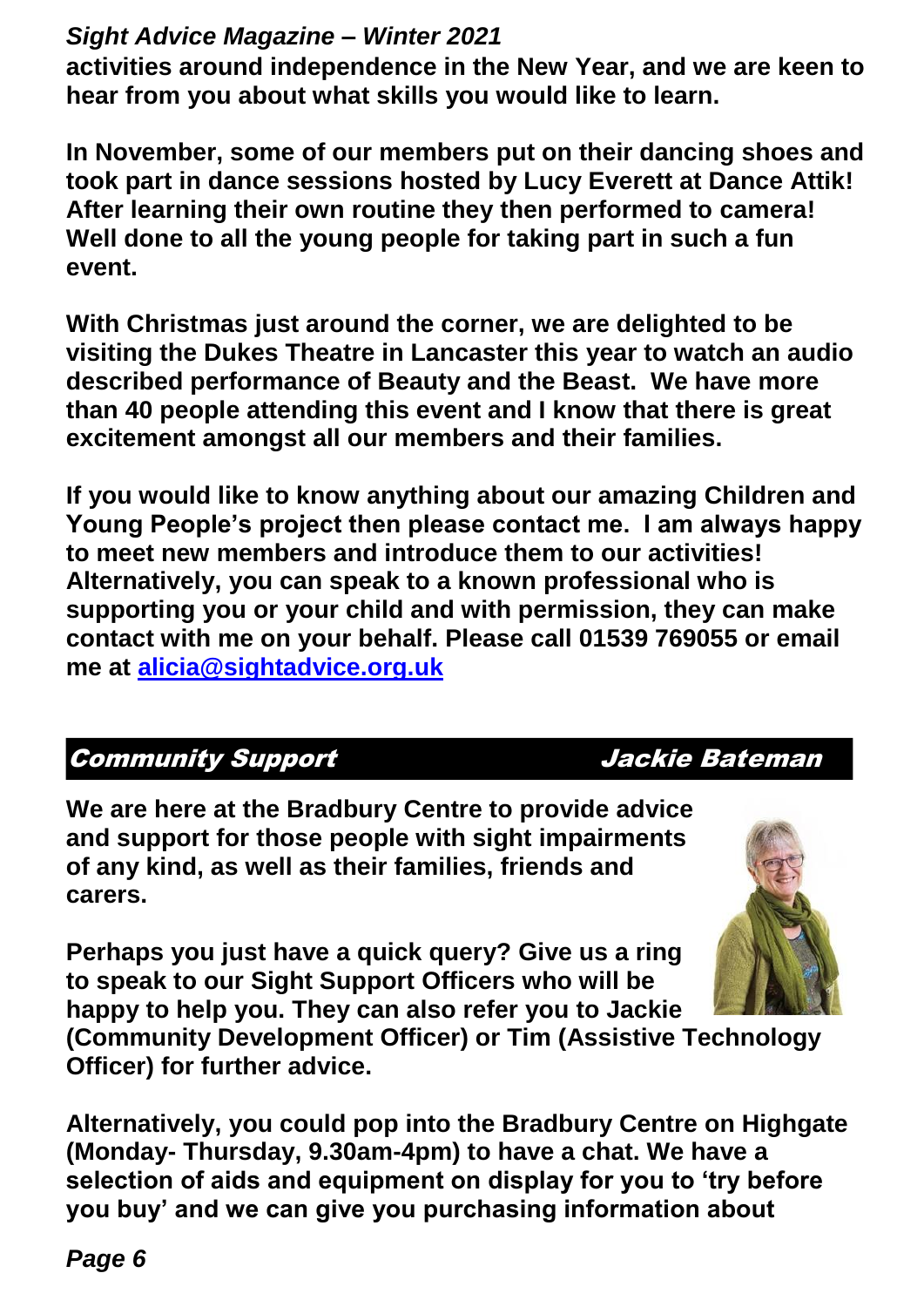**Sight Advice Magazine – Winter 2021 equipment. In addition, we can offer advice about local and national services available to help support you.** 

**Should your needs be more complex or maybe you need advice about lighting or equipment within the home then our team can offer a home visit to discuss a wide range of sight related issues. We are also working towards reinstating our local support groups; with our local groups in Windermere, Sedbergh and Arnside/Milnthorpe now meeting face to face. Please contact us if you are interested in joining these groups.**

**We are also offering a Low Vision Clinic every six weeks organised by our friends at Galloways. If you are struggling to read your post and feel that you would benefit from an NHS prescribed magnifier, please get in touch. You need to ensure that your spectacles are up to date, and then we can schedule an appointment for you where the appropriate magnifier can be prescribed.** 

**Some top tips for the kitchen…**

**Place your vegetables or pasta in a wire basket or colander and place it in a pan of hot water. When cooking is complete, simply lift the basket and the pasta or vegetables out and shake it over the pan to drain. This reduces the need to walk to the sink carrying a pan of hot water and its contents.** 



**Do you struggle to find the boiled egg in the pan when you are attempting to remove it from the pan? Place the egg in a wire basket as above then just remove the basket with the egg in when it has finished cooking.** 

**The baskets are available at good cookware or disability equipment shops or on Amazon.**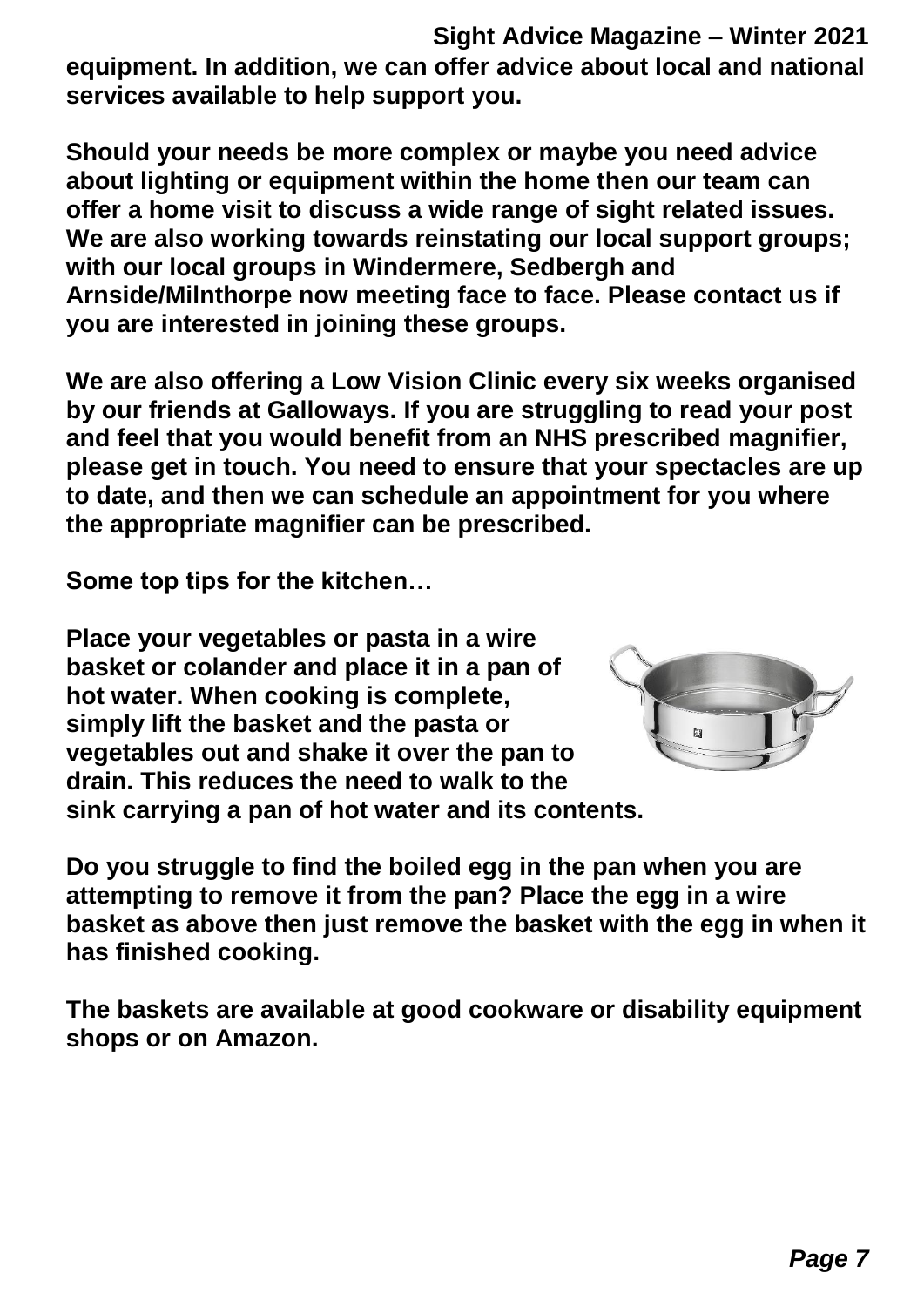Assistive Technology **Tim Ward** 

**Hi everyone. A few things to mention in this edition…**

**Thank you to everyone who attended "Future Vision 2021" at Kendal Town Hall in October. It was great to hold this exhibition again. We had 14 exhibitors from the commercial and charitable sector and a great crowd visiting to see all the latest products.**

**Future Vision as an event has now also moved to a monthly online event, delivered in partnership with 6 other sight loss organisations from around the UK. These events are hosted online by Sight Advice South Lakes via Zoom, and we have been successful in attracting some world leading technology experts.** 

**Our last presenter Jessica Hicks "Zoomed" in at 4.00am from Boston, USA time to present her innovative app "Wayaround". This is a labelling app for smartphones that can be used by sighted and non-sighted people, to label files, cans, clothes (survives the washing machine!), DVDs… pretty much anything really! Here is a link to the recording of the presentation for those who receive a digital copy of this magazine:**

**<https://youtu.be/P3-ZVnsQgds>**

**Other events held recently include discussions around video technology, Alexa, JAWS screen-reader and other useful apps. Future Vision has also been nominated for a national Visionary award, recognising that it enables 7 sight loss organisations to share audiences, resources and skills.**

**Now we are fully open, it is a good time to remind everyone that Sight Advice South Lakes has a very wide range of up to date technology that can be demonstrated in the Bradbury Centre and in people's homes. We have electronic video magnifiers of all sizes, iPads, talking Synapptic tablets and phones, Alexa, JAWS screenreaders, Orcam Read, apps and much more. If you do not know what these devices are, please ask for a free demonstration. I am always happy to show our range of Assistive Technology to interested people.**



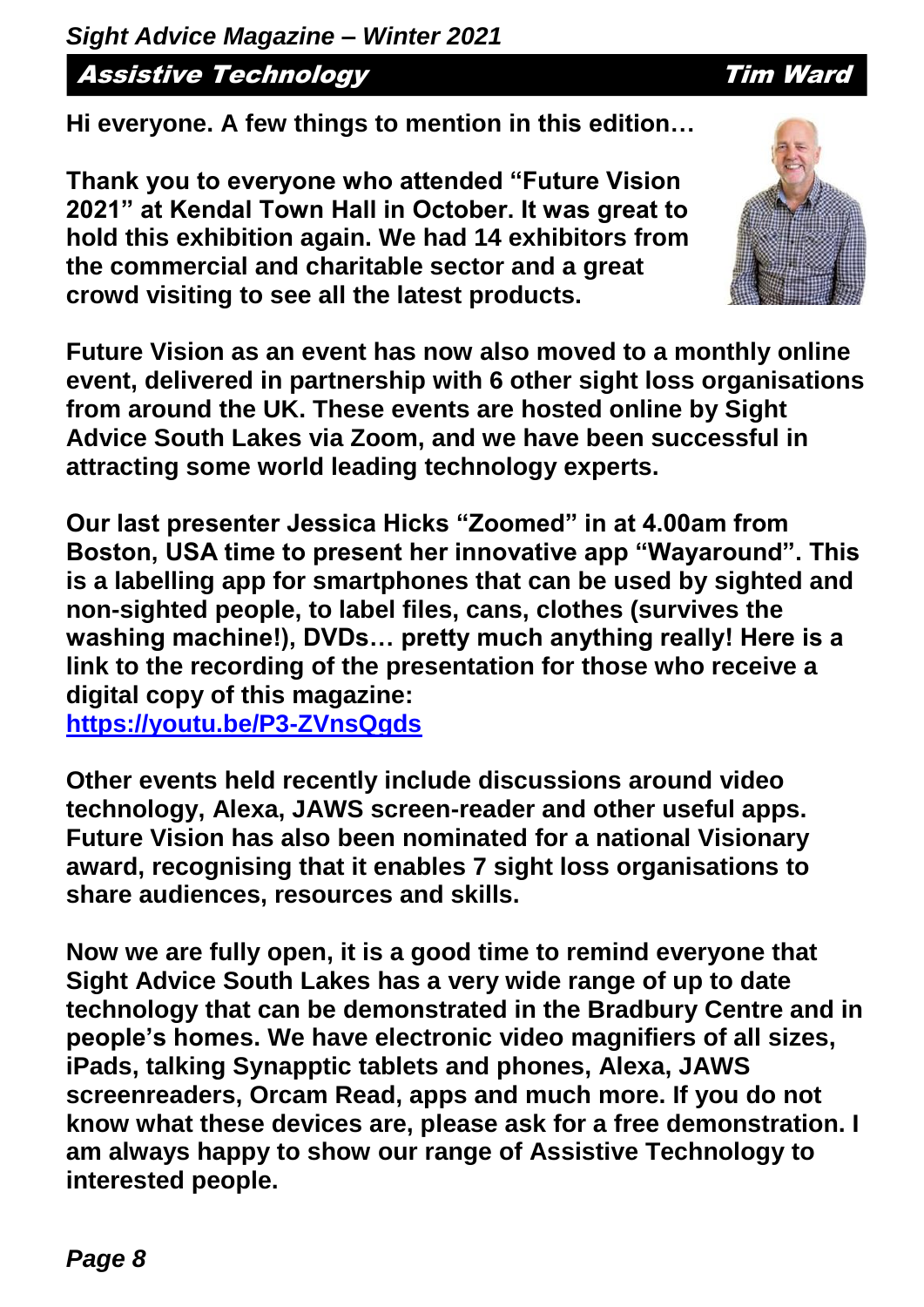**Paddy's ORCAM Review:**

**Tim, at Sight Advice, is a technical wizard. He lent me an ORCAM READ to try out over a fortnight. I was very impressed. Its main function is to scan part of a document and convert it into speech, which it does with remarkable accuracy, speed and clarity. It is the best OCR reader I have come across.**



**The device resembles a marker pen and is very simple to use. You point the pen at the document you want to scan and press the trigger button. A red outline of a rectangle will appear and you position it to enclose the text you want to listen to. Releasing the button, the camera clicks, and almost immediately the text will be read out to you. Other buttons can be used to jump to the next sentence or to read the previous sentence. The device's loudspeaker reads the text out to you, or you can use the earbuds provided or, alternatively, use Bluetooth to connect to a loudspeaker or earphones.**

**The Orcam Read copes with columns, and can read an A4 sheet in a single scan. It can also read out text from computer and phone screens. A huge advantage of the device is that it is entirely selfcontained. The battery lasts about three hours and no internet connection or mobile phone connection is required. Although there are only four physical controls, the on/off switch, volume up and down and the action button, the settings can also be managed via a range of spoken commands. These include a wide range of "smart read" commands to locate and read out specific words, dates, telephone numbers etc.**

**I have been sufficiently impressed by my trial of the Orcam Read that I have bought my own. It is not cheap – I paid just over £1600 but it does its job extremely well. I can even forgive its rudeness! To update the software it needs to connect to the Internet via my home network, which I have called "paddy wi-fi". Each time I charge the Orcam it announces "Internet connected, Paddy whiffy, signal strong." Having a shower doesn't seem to sort it!"**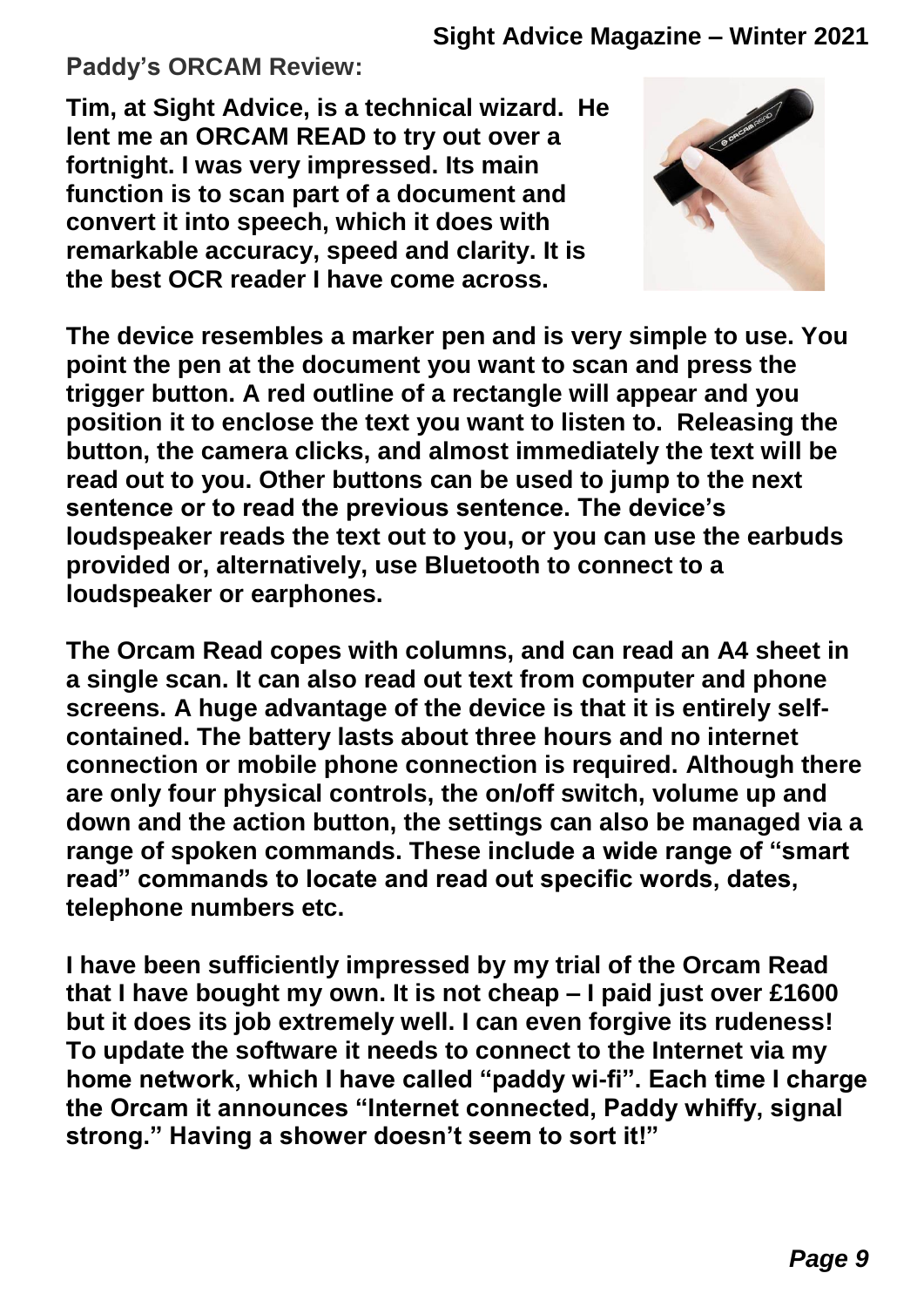*Sight Advice Magazine – Winter 2021* Eye Clinic Liaison Jackie Bateman/Sarah Stoddard

**The Eye Clinic Liaison Officers are now working back at Westmorland General Hospital and are available to give advice on daily living aids, lighting and other equipment, as well as information about local and national services to which we can signpost you.** 

**Please come, say hello, and have a chat, especially if something is bothering you about managing your eye condition.** 

**Similarly, if you feel you need support within your appointment then do please let us know. We can accompany you into your appointment and make sure you have a record of any advice and information given.**

**On this theme the ECLOs have a stock of Glaucoma UK booklets to record your Glaucoma treatment and eye test results. These are free of charge – just ask an ECLO (or at Sight Advice South Lakes) if you would like one. We also have a range of booklets should you need information about coping or living with sight loss.** 

**We are usually based within the Macular Clinic on Level 4 (Monday- Wednesday) but are still** 

**available to talk to if you are attending the Eye Outpatients Clinic on Level 2. Just ask a member of staff if you would like to talk to us and we will pop down for a chat if we are available. Otherwise please telephone 01539 769055 (Sight Advice South Lakes) and ask to speak to the ELCO or ask the Eye Clinic staff to send a referral to us on your behalf.** 

**You can also email us at [Jackie.bateman@mbht.nhs.uk.](mailto:Jackie.bateman@mbht.nhs.uk)**



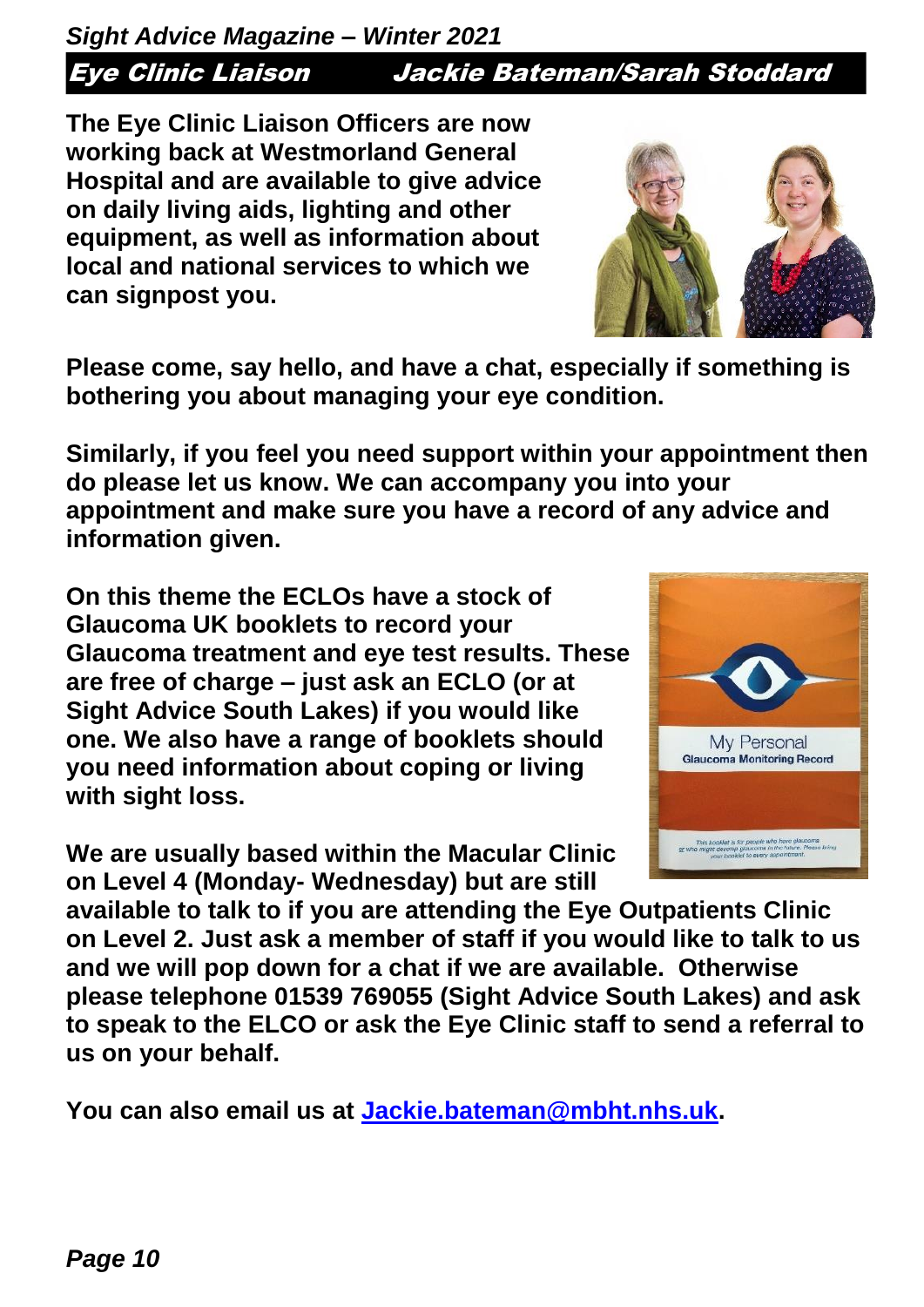What's On Winter 2021 For you to pull out and keep

**BABL is discontinued, but we now have an identical system called MeetUpCall. This system will still enable us to call out to landlines free of charge to you.**

**Unless stated otherwise, all activities and events take place using Zoom or MeetUpCall with capability for you to telephone in to join. The event will state which application it uses.**

**Using Zoom:**

**Unless stated just click this link to access Sight Advice Zoom Meetings:**

**<https://us02web.zoom.us/j/4580437872>**

**Alternatively go to<https://zoom.us/join> and use the following meeting ID for all events 458 043 7872**

**If you wish to join on the landline telephone, please dial: 0203 481 5237 and when asked put in the Meeting ID 458 043 7872**

**You might be asked to enter hash at the end also (bottom right button on phone dial). The call may be charged at a local rate, however if, like many people, you have a free calls package it will probably be free. If in doubt, please check with your phone provider.**

# **Using MeetUpCall (previously BABL)**

**People will be dialled in automatically, so please get in touch to be added to the meeting. Your phone will ring at the time of the session, answer your phone and you will be asked to press 1 and you will be in the session.**

**Alternatively you can dial 0800 072 8452 from a landline and enter room code 172 272 76 just after the stated time of the event.**

**Please dial in if you have Call Guardian on your phone, DO NOT disable it to access these sessions. The call is free from landlines but not mobiles.**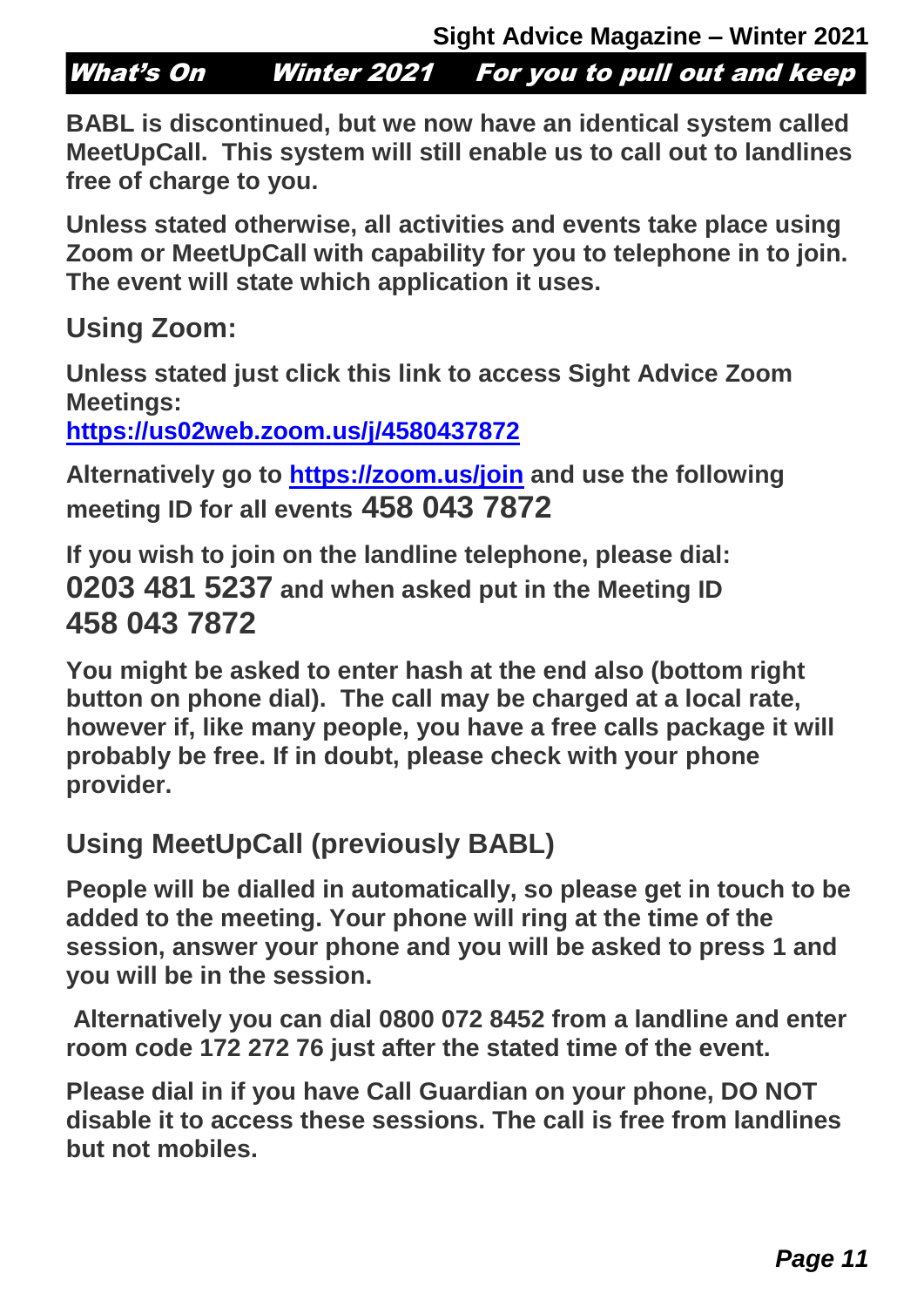#### *Sight Advice Magazine – Winter 2021* **DECEMBER**

| Wed 1st               | 9am                      | 'Guess the Teddy-Bear Birthdate'<br><b>Fundraiser (runs all month)</b>                   |
|-----------------------|--------------------------|------------------------------------------------------------------------------------------|
| Thur 2 <sup>nd</sup>  | 4pm                      | Kendal Games Group - The Bradbury<br><b>Centre</b>                                       |
| Thur 2 <sup>nd</sup>  | 6:30pm                   | <b>Charity Pool Competition - Albion Snooker</b><br>Club, Kendal                         |
| Thu 2 <sup>nd</sup>   | 7pm                      | <b>Book at Bedtime - Meetupcall</b>                                                      |
| Fri 3rd               | 10am                     | <b>Coffee Morning Quiz with Mr. Quizoh -</b><br>Zoom                                     |
| Tues 7 <sup>th</sup>  | 2pm                      | <b>Sedbergh Community Group - Meetupcall</b>                                             |
| Tues 7 <sup>th</sup>  | 2pm                      | <b>DSL Group Xmas Party - The Bradbury</b><br><b>Centre</b>                              |
| Wed 8 <sup>th</sup>   | 1pm                      | Windermere Group Xmas Lunch – Burn<br><b>How Garden Hotel, Bowness</b>                   |
| Thur 9 <sup>th</sup>  | 10am                     | Living Well: How to make the most of life<br>with sight loss - Zoom                      |
| Thur 9 <sup>th</sup>  | 7pm                      | <b>Book at Bedtime - Meetupcall</b>                                                      |
| Fri 10th              | 10am                     | <b>Xmas Crafts Fayre and Coffee Morning -</b><br><b>Kendal Town Hall</b>                 |
| Fri 10th              |                          | <b>Fundraising Street Collection in Kendal</b>                                           |
| Fri 10th              | 10am                     | <b>Coffee Morning Quiz with Mr. Quizoh -</b><br>Zoom                                     |
| Mon $13th$            | 2pm                      | <b>Kendal Community Group Meeting -</b><br><b>Meetupcall</b>                             |
| Tue $14th$            | 10am                     | <b>Kendal Community Group Xmas Coffee</b><br><b>Morning – The Bradbury Centre</b>        |
| Thur 16th             | <b>ALL</b><br><b>DAY</b> | Low Vision Clinic - Contact 01539 769 055<br>for enquiries                               |
| Thur 16th             | 10am                     | 100 Club Prize Draw - £50 Prize                                                          |
| Thur 16th             | 2pm                      | Kendal Games Group Xmas Party -<br><b>Masters House Tea Room, Kendal</b>                 |
| Thur 16 <sup>th</sup> | 7pm                      | <b>Book at Bedtime - Meetupcall</b>                                                      |
| Fri 17th              | 10am                     | <b>Coffee Morning Quiz with Mr. Quizoh -</b><br>Zoom                                     |
| Mon 20th              | 10:30am                  | <b>Arnside Community Group Seasonal</b><br><b>Celebration - Arnside Methodist Church</b> |
| Tue 21 $st$           | 6pm                      | CYP Theatre Trip – Beauty and the Beast<br>at The Duke's Theatre, Lancaster              |
| Thurs 23rd            | 10am                     | <b>Future Vision Assistive Technology</b><br><b>Workshop - Zoom</b>                      |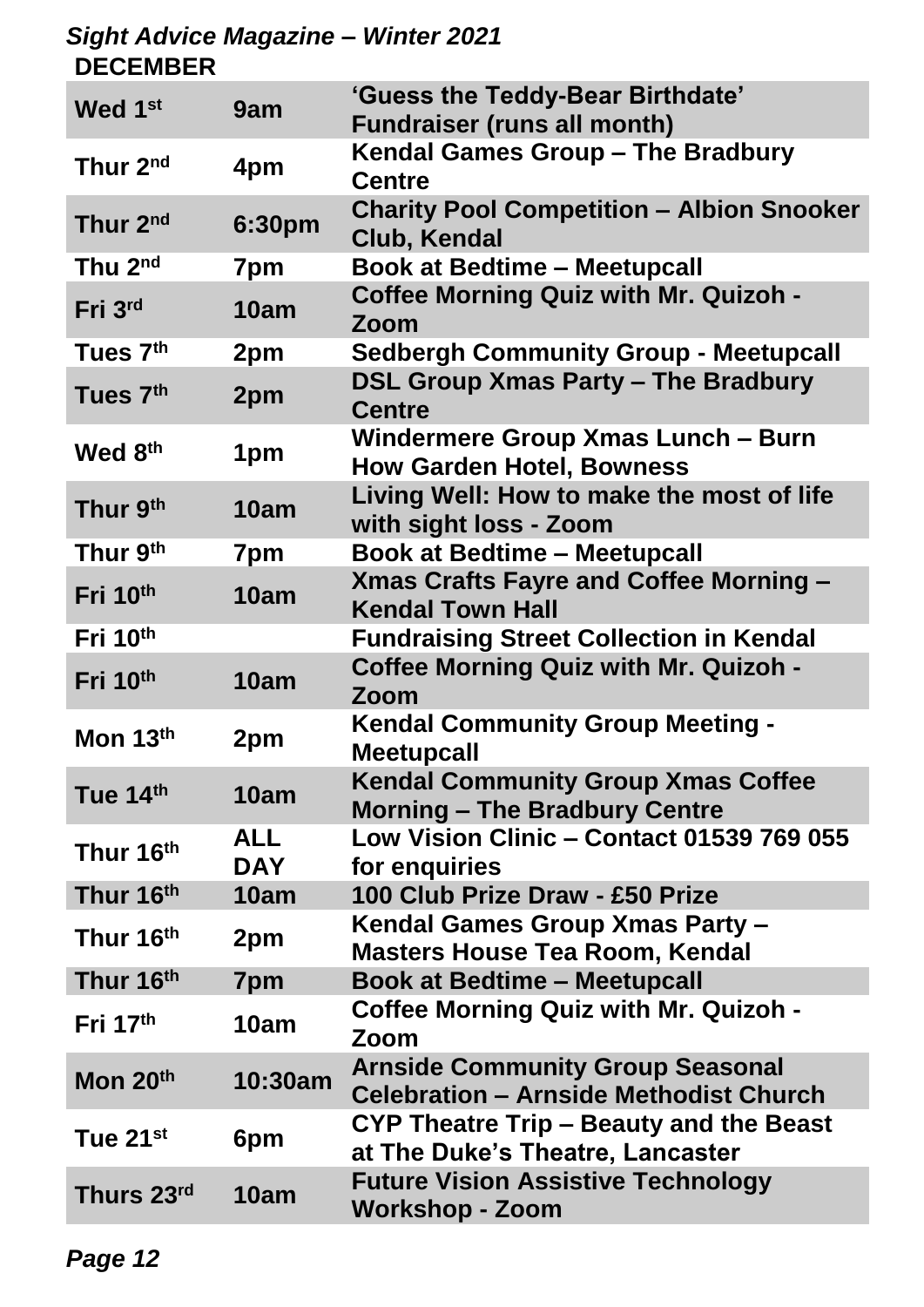**Sight Advice Magazine – Winter 2021 Fri 24th 10am Xmas Quiz and Coffee with Mr Quizoh - Zoom Fri 24th 12:30pm Winner of the 'Guess the Teddy-Bear Birthdate' Fundraiser announced**

**Sight Advice South Lakes will closed for Christmas and the New Year from 12:30pm Friday 24th December to 9:30am on Tuesday 4th January.**

#### **JANUARY**

| Tues 4 <sup>th</sup> | 2pm                      | <b>Sedbergh Community Group Meeting -</b><br><b>Meetupcall</b>              |
|----------------------|--------------------------|-----------------------------------------------------------------------------|
| Thur 6th             | 7pm                      | <b>Book at Bedtime - Meetupcall</b>                                         |
| Fri 7 <sup>th</sup>  | 10am                     | <b>Coffee Morning Quiz with Mr. Quizoh -</b><br>Zoom                        |
| Mon 10th             | 4pm                      | <b>Kendal Community Group Meeting -</b><br><b>Meetupcall</b>                |
| Tue 11th             | <b>ALL</b><br><b>DAY</b> | Low Vision Clinic - Contact 01539 769 055<br>for enquiries                  |
| Wed 12th             | 10am                     | <b>Windermere Community Group Meeting -</b><br><b>Goodly Dale Centre</b>    |
| Thur 13th            | 10am                     | Living Well: How to make the most of life<br>with sight loss - Zoom         |
| Thur 13th            | 10am                     | 100 Club Prize Draw - £25 Prize                                             |
| Thur 13th            | 2pm                      | Kendal Games Group - The Bradbury<br><b>Centre</b>                          |
| Thur 13th            | 7pm                      | <b>Book at Bedtime - Meetupcall</b>                                         |
| Fri 14th             | 10am                     | <b>Coffee Morning Quiz with Mr. Quizoh -</b><br>Zoom                        |
| Mon 17th             | 10:30am                  | <b>Arnside Community Group Meeting -</b><br><b>Arnside Methodist Church</b> |
| Tue 18th             | 2pm                      | <b>Sedbergh Community Group Meeting -</b><br><b>Sedbergh People's Hall</b>  |
| Thu 20 <sup>th</sup> | 7pm                      | <b>Book at Bedtime - Meetupcall</b>                                         |
| Fri $21^{st}$        | 10am                     | <b>Coffee Morning Quiz with Mr. Quizoh -</b><br>Zoom                        |
| Thur 27th            | 10am                     | <b>Future Vision Assistive Technology</b><br><b>Workshop - Zoom</b>         |
| Thur 27th            | 2pm                      | Kendal Games Group – The Bradbury<br><b>Centre</b>                          |
| Thur 27th            | 7pm                      | <b>Book at Bedtime - Meetupcall</b>                                         |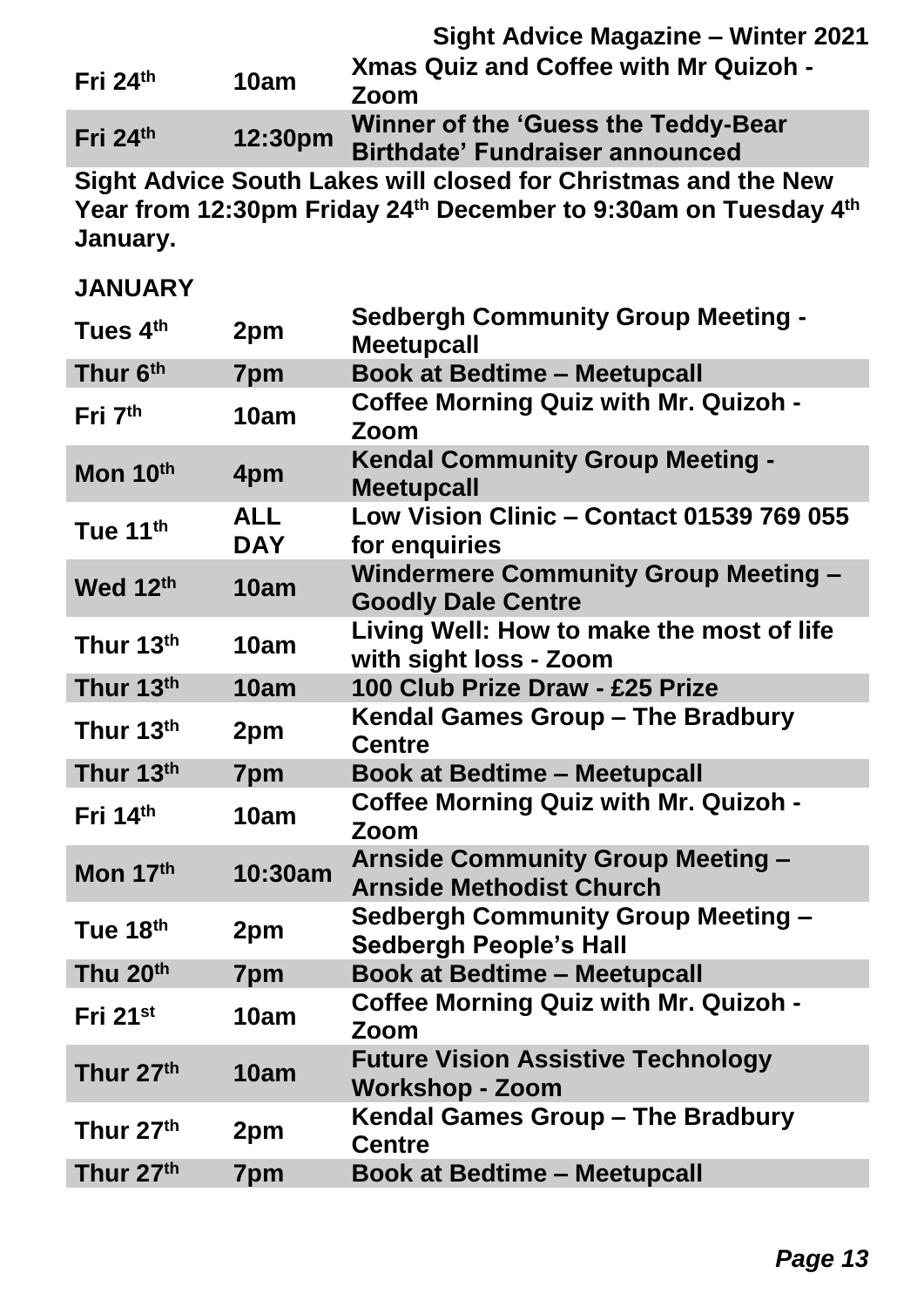| <b>Sight Advice Magazine - Winter 2021</b> |                          |                                                                             |  |  |
|--------------------------------------------|--------------------------|-----------------------------------------------------------------------------|--|--|
| Fri 28th                                   | 10am                     | <b>Coffee Morning Quiz with Mr. Quizoh -</b><br>Zoom                        |  |  |
| Mon 31 <sup>st</sup>                       | 7:30pm                   | Quiz Night with Supper (£5 per head) –<br><b>Kendal Golf Club</b>           |  |  |
| <b>FEBRUARY</b>                            |                          |                                                                             |  |  |
| Tue 1 <sup>st</sup>                        | 2pm                      | <b>Sedbergh Community Group Meeting -</b><br><b>Meetupcall</b>              |  |  |
| Tue 1 <sup>st</sup>                        | 2pm                      | <b>DSL Group Meeting - The Bradbury Centre</b>                              |  |  |
| Thur 3rd                                   | 7pm                      | <b>Book at Bedtime - Meetupcall</b>                                         |  |  |
| Fri 4 <sup>th</sup>                        | 10am                     | <b>Coffee Morning Quiz with Mr. Quizoh -</b><br>Zoom                        |  |  |
| Wed 9th                                    | 10am                     | <b>Windermere Community Group Meeting -</b><br><b>Goodly Dale Centre</b>    |  |  |
| Thur 10th                                  | 10am                     | Living Well: How to make the most of life<br>with sight loss - Zoom         |  |  |
| Thur 10th                                  | 10am                     | 100 Club Prize Draw - £25 Prize                                             |  |  |
| Thur 10th                                  | 2pm                      | Kendal Games Group – The Bradbury<br><b>Centre</b>                          |  |  |
| Thur 10th                                  | 7pm                      | <b>Book at Bedtime - Meetupcall</b>                                         |  |  |
| Fri $11th$                                 | 10am                     | <b>Coffee Morning Quiz with Mr. Quizoh -</b><br>Zoom                        |  |  |
| Mon 14th                                   | 4pm                      | <b>Kendal Community Group Meeting -</b><br><b>Meetupcall</b>                |  |  |
| Mon 14th                                   | 7:30pm                   | Valentine's Day Bingo - Zoom (face to face<br>venue TBC)                    |  |  |
| Tue 15th                                   | 2pm                      | <b>Sedbergh Community Group Meeting -</b><br><b>Sedbergh People's Hall</b>  |  |  |
| Thur 17th                                  | 7pm                      | <b>Book at Bedtime - Meetupcall</b>                                         |  |  |
| Fri 18th                                   | 10am                     | <b>Coffee Morning Quiz with Mr. Quizoh -</b><br>Zoom                        |  |  |
| Mon 21st                                   | 10:30a<br>m              | <b>Arnside Community Group Meeting -</b><br><b>Arnside Methodist Church</b> |  |  |
| Tue 22nd                                   | <b>ALL</b><br><b>DAY</b> | Low Vision Clinic - Contact 01539 769 055<br>for enquiries                  |  |  |
| Thur 24th                                  | 10am                     | <b>Future Vision Assistive Technology</b><br><b>Workshop - Zoom</b>         |  |  |
| Thur 24th                                  | 2pm                      | Kendal Games Group - The Bradbury<br><b>Centre</b>                          |  |  |
| Thur 24th                                  | 7pm                      | <b>Book at Bedtime - Meetupcall</b>                                         |  |  |
| Fri $25th$                                 | 10am                     | <b>Coffee Morning Quiz with Mr. Quizoh -</b><br>Zoom                        |  |  |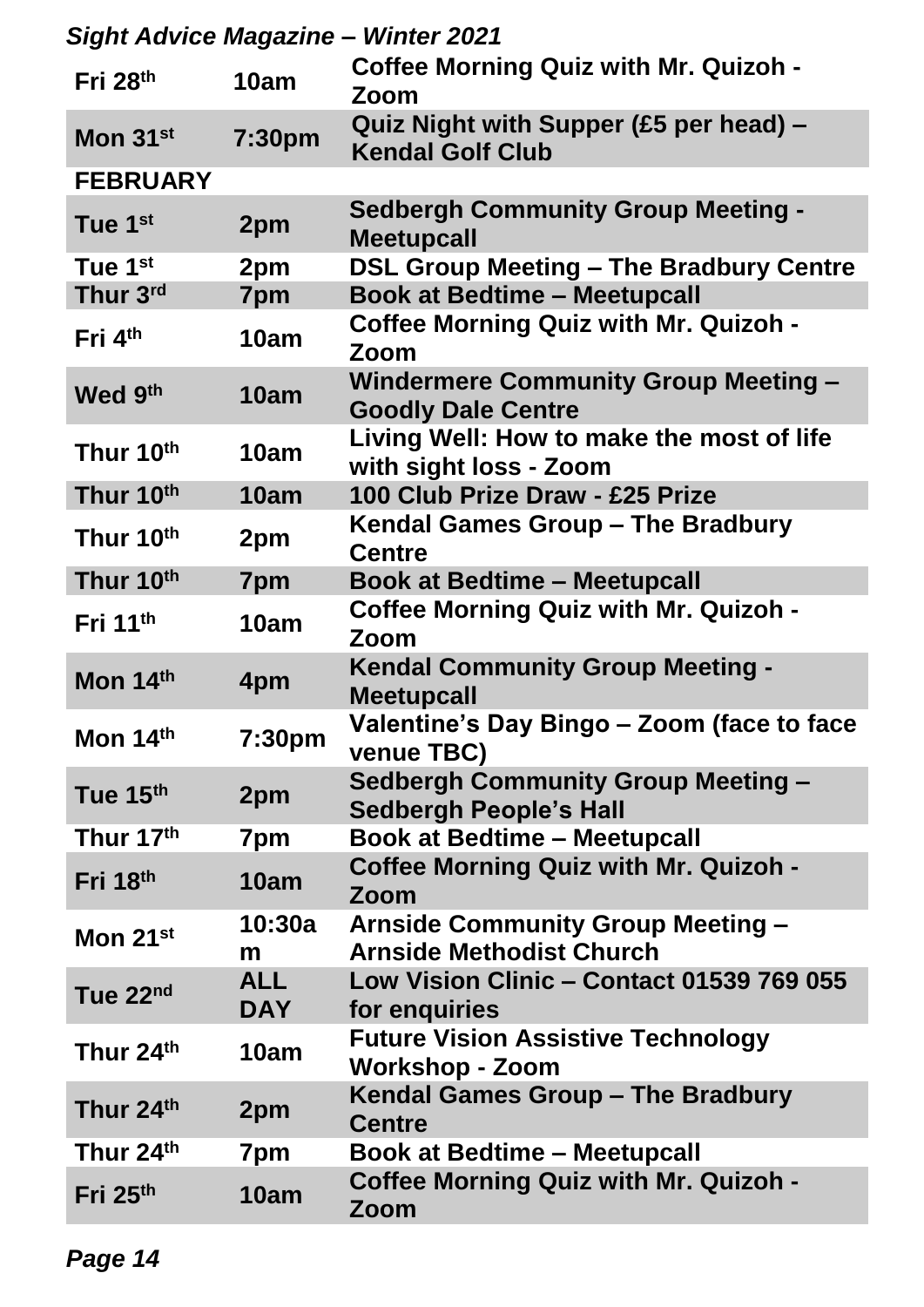## Fundraising Update **Aileen Ward**

**Hello from Aileen and the volunteer fundraising team. I hope this finds everyone well and looking forward to a happy Christmas ahead.**

**September, October and November have seen us raise funds through our Quiz and Bingo nights, Coffee Morning and raffle at Future Vision Exhibition, and we** 

**were successful in being accepted and nominated by ASDA for a Green Vote award where we won £200 - thank you to everyone who voted for us! A special thank-you to our Fundraising Volunteer Chris Jackson for his Summer Fruits Quiz which raised over £550! Well done Chris!**

**In September we launched our 100 Club which after prizes are deducted for the year will raise a total of £875, taking the total amount raised this year to £3,377!**

**As I write this we are about to launch the Autumn Online Auction where we will be auctioning prizes from our local business community, supporters volunteers and staff on Facebook with the aim of raising £1000 to add to the above total so far.** 

**Upcoming Fundraising Events:**

**Thurs 2nd December – Charity Pool Match between volunteer John Wilkinson and Services Manager James Carey.**

**Christmas Tree Festival December (Holy Trinity Church Kendal) the festival will be open to the public and our charity is one of those invited to enter. This year's theme is 'the natural world and nature'. Eileen Jackson will be decorating the tree for Sight Advice - please do pop-in and support this Christmas event.**

**Christmas Fair and Coffee Morning – Friday 10th December at 12:30pm. Cakes, competitions, crafts, diaries, Tombola, cards, stocking fillers and a fantastic raffle 'Mystery Prize" All welcome** 

**Friday 10th December – Sight Advice Street Collection in Kendal. If you would like to help please get in touch with Eileen Jackson our Street Collection Volunteer Coordinator.**

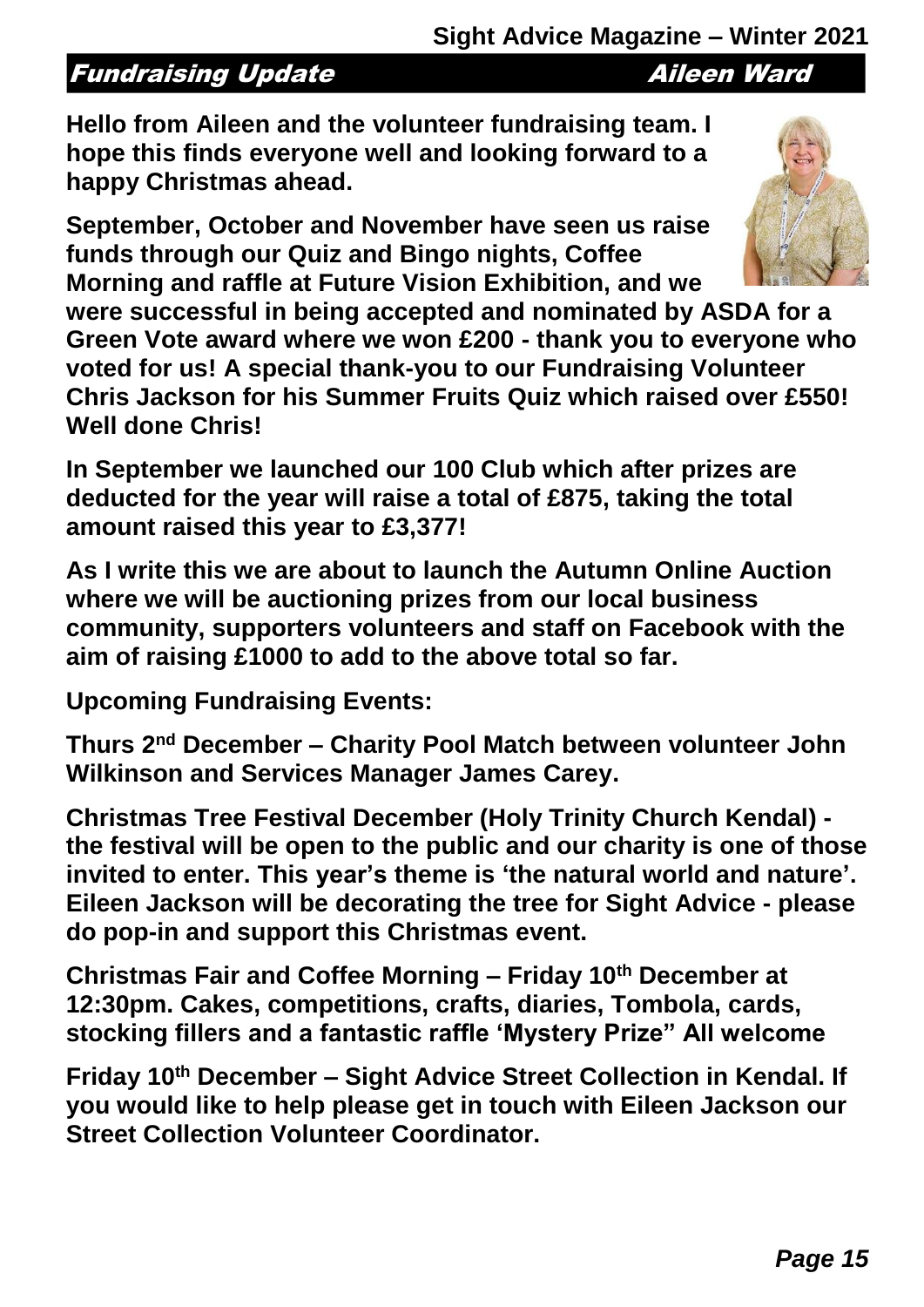**Guess the Teddy's Birthdate running throughout December. Pop into the Bradbury Centre to enter - why not select your birthday as the winning date?**

**Special December Appeal – please see enclosed leaflet.**

**Thursday 16th December - 100 Club Draw (£50 prize, special runner up prize)**

**Gift Donation Drive – 4 th to 11th January. Perhaps you received a lovely gift for Christmas that you are not able to make use of? If so, please consider donating to Sight Advice where it can be recycled for use in our fundraising events. Collection available.**

**Thursday 13th January – 100 Club Draw (£25 prize)**

**Monday 31st January - Kendal Golf Club Quiz and Supper Event, led by our resident Quiz Master Chris Jackson. £5 per ticket (please book in advance), which includes quiz entry and supper.** 

**Thursday 10th February - 100 Club Draw (£25 prize)**

**Valentine's Bingo – Monday 14th February at 7.30pm. Spot prizes throughout the night and a jackpot house cash prize. Lots of fun in the music interval is planned. Our Caller will of course be John 'Bingo" Wilkinson and guest star DJ will be Tim Ward. To register email aileen@sightadvice.org.uk or phone 01539 769055. Venue to be confirmed.**

**Interested in becoming a Sight Advice South Lakes volunteer fundraiser? We are always looking for new people to join the team. Please get in touch and you will be invited to come in for a coffee and meet the team.** 

**A final word.... We are very saddened by the loss of someone who was a very important part of Sight Advice Fundraising over many years, Mr William 'Bill" Thornton who sadly passed away recently. We want to say Thank you to Bill and his family for all the work he did collecting the 'rampaging pink elephants' and tins throughout South Lakes on our behalf … I owe you a big drink Bill and I know I speak for all of us who had the pleasure of meeting you… you will not be forgotten.** 

**Take care everyone and wishing you a very safe, peaceful and lovely Christmas!**

*Page 16*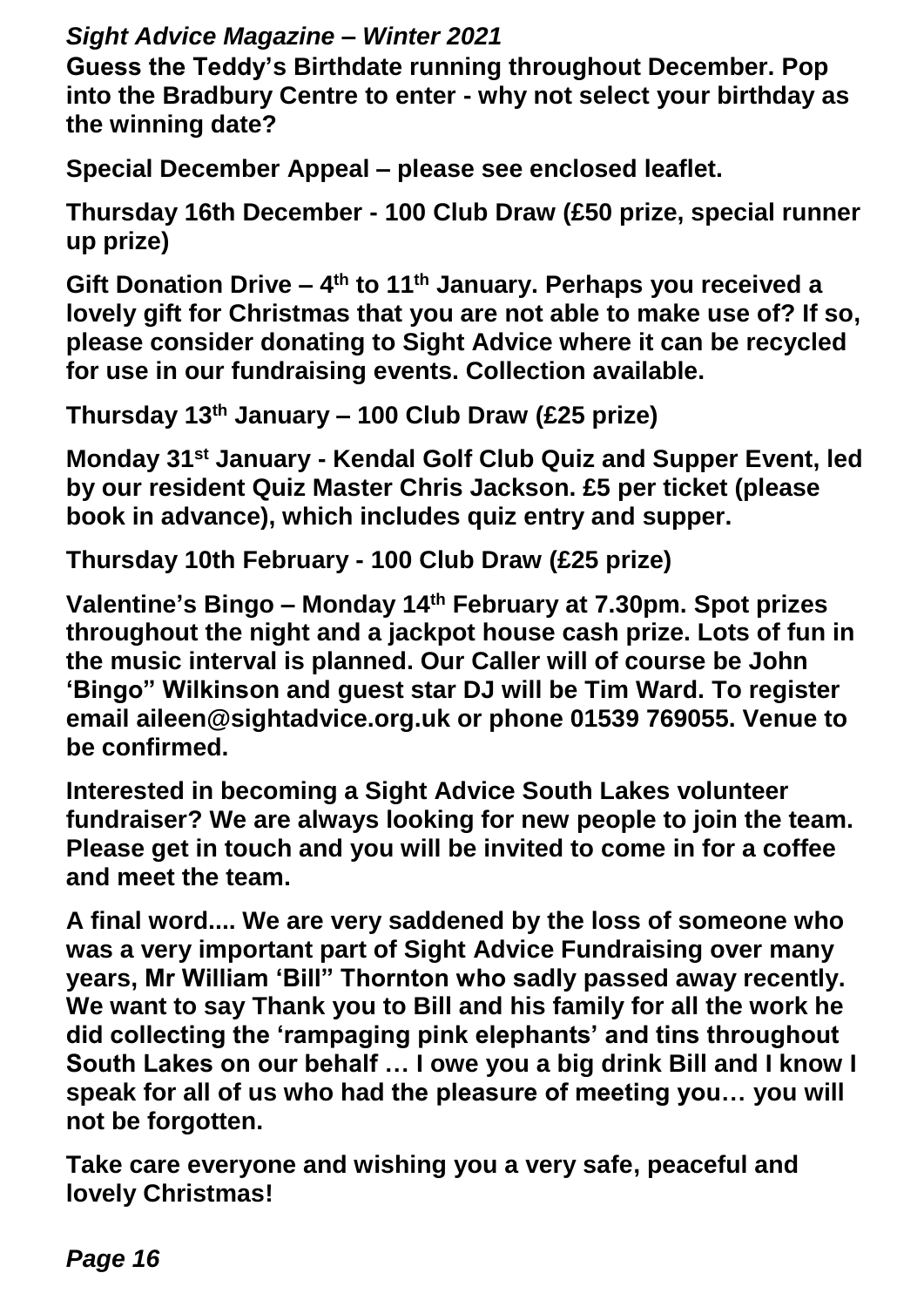#### Volunteer News Julie Halford

**Winter has well and truly arrived, together with the shorter days and longer evenings. Our volunteers have helped people through the winter with phone calls, support in getting out and about and transport to many social and community groups. If you feel like you may need the extra bit of confidence which a supporting** 

**hand or company can give you, please get in touch. We can have a** 

**confidential chat about the types of things you would like some support with.** 

**Our volunteers also support the Book at Bedtime, which meets over the phone once a week. It is an opportunity to say hello, remember you are part of a wider and supportive community and to listen to a short story and poem. It also keeps you in touch with what is going on at Sight Advice. We will be reading** *A Christmas Carol* **by Charles Dickens throughout December. If you feel like this is something you would like to join, please do contact us and ask for your phone number to be added.**

**Looking ahead to the brighter days and hopefully better weather, our Walking Group will be starting their regular calendar of walks in March. This group is very friendly and fun with the added bonus of regular cakes and biscuits to keep you going on your walk! Transport can be arranged to get you to the meet up point and everyone has their own trained guide. The walks are generally 3 to 4 miles with a break for a picnic/lunch. If you are at all unsure about whether this group is right for you, Sheila, the volunteer Group Leader, will meet up with you for a chat beforehand.**

#### **Sight Advice South Lakes Needs You!**

**I know that I regularly talk about how great our volunteers are, kind, supportive, knowledgeable and enthusiastic. You too could be part of this fantastic team! If you would like to have a chat about volunteering, please do get in touch. Our volunteers contribute in a myriad of ways, supporting their Community Groups, fundraising, mentoring, talking about their experience with people and supporting with Assistive Technology. In fact volunteering with us is only limited by your imagination!**

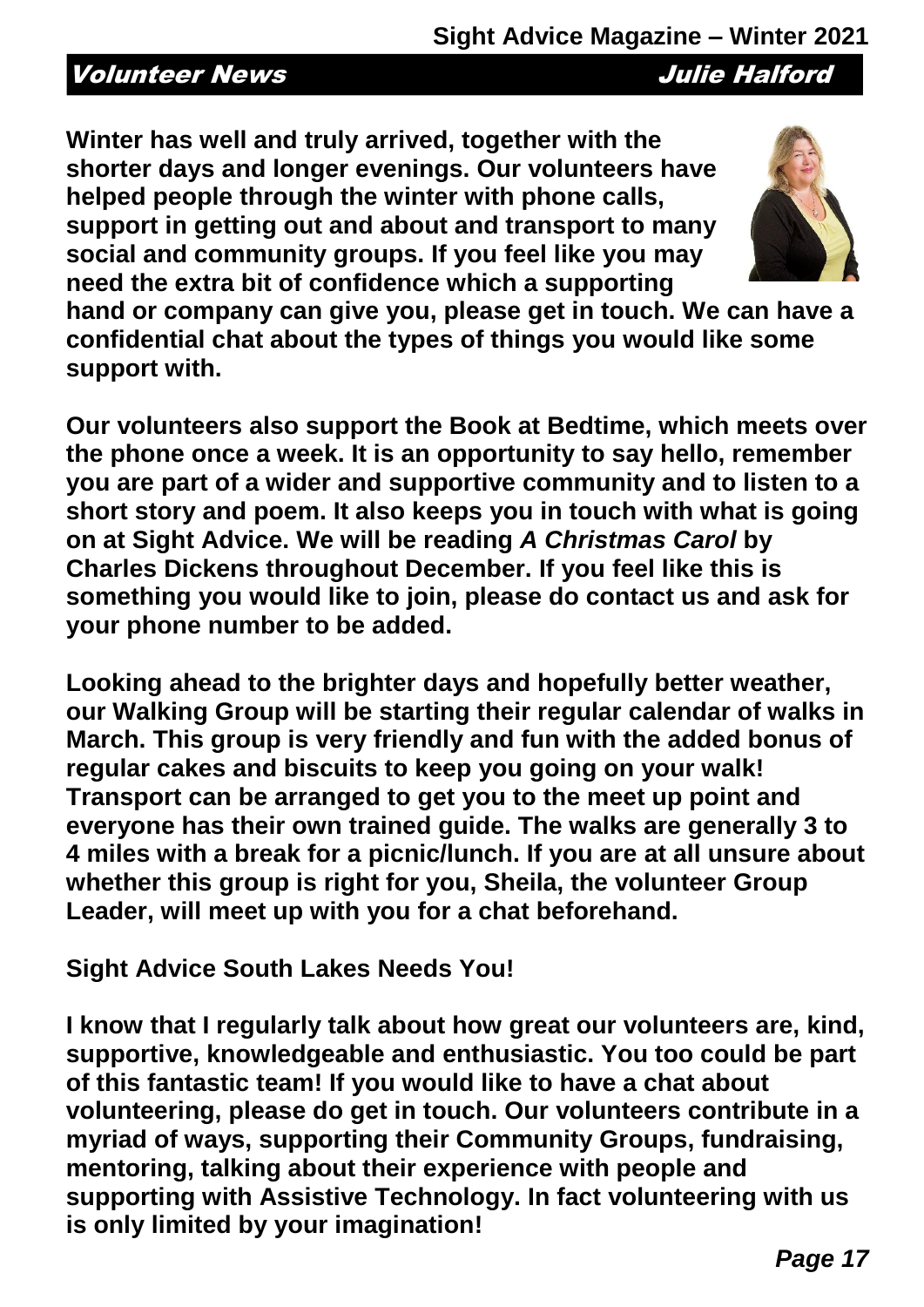**Volunteer Trustees**

**Trustees are the final decision-makers of a charity, and have responsibility for its success. We are extremely grateful for our Trustees who have helped us through the last 18 months. We are looking for additional trustees who may have experience in Fundraising, HR or are enthusiastic about supporting people with visual impairment to improve the quality of their lives, together with promoting a greater awareness of sight issues.** 

**Becoming a trustee could boost your career Becoming a trustee could challenge you Become a trustee and give back to your community Become a trustee and boost your health and happiness!**

**If you or someone you know may be interested in finding out more about what it means to become a Trustee for us please do get in touch for an informal and confidential chat with Claire, our Chief Executive Officer. We are a small and friendly team who will do all we can to support new trustees.**

#### Volunteer in Focus John Wilkinson

Our volunteers really are at the heart of who we are and what we

**do. If you have ever been in the office or attended one of our groups, you will have met one of our volunteers. In fact, this Magazine comes courtesy of our volunteers, who help to lay it out, proof read and distribute it.** 

**This article aims to shed a bit more light on our volunteers and what they do to support the Sight Advice community.**

**Our Volunteer in Focus this edition is John – a Sight Advice South Lakes client, who has also been a volunteer for nearly 16 years. John has pretty much** 



**turned his hand at anything thrown at him over the years, with a**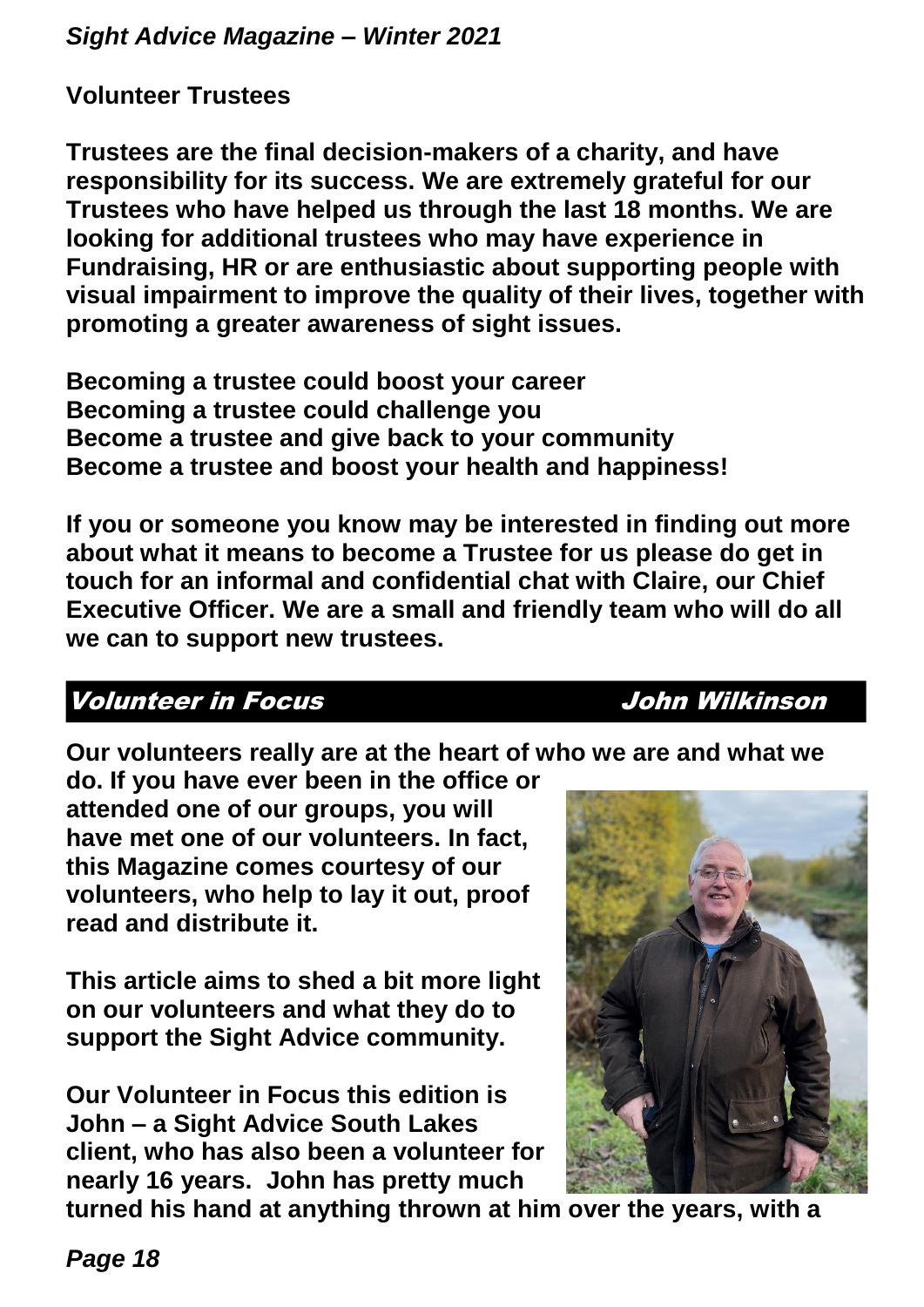**Sight Advice Magazine – Winter 2021 few of his own ideas thrown in for good measure. John is always looking for new ways to support the charity and inevitably, these ways always involve fun!** 

**John is never one to stand still and although he has been with the charity for a long time, he is happy to embrace change, always makes new members of staff welcome and is interested in new ideas and ways to develop the charity.** 

**John is the co-founder and co-leader of the fortnightly Games Group who meet at the Bradbury Centre. This is a famously fun group, with laughter and cries of "cheating" heard throughout the building every other Thursday. John also attends the Walking Group, is part of the VITAL social group and plays a major role in community fundraising, where he is affectionately known as "Bingo John".** 

**Throughout the Coronavirus lockdown, John maintained his commitment to fundraising and helping others. John supported a local client with his weekly shopping, made regular welfare calls to the members of his Games Group, ran online quizzes and kept in touch with people throughout. John has a good-hearted humour and his small acts of kindness make a huge difference to those that know him. Amongst the staff team at Sight Advice South Lakes John is highly regarded as one of our most dedicated and passionate volunteers.**

**As John himself says, "I'll always be with Sight Advice, I'll never stop doing what I do" and for that John we are extremely thankful!**

### Local Optometry Update Timothy Bagot

**Eye Lid Lumps and Bumps**

**The eyelids are a common place to find lumps and bumps. The majority of these are benign and nothing to worry about, however some are more serious and require intervention. One of the most common lumps found in the eyelids is a hordeolum, commonly known as a stye.** 

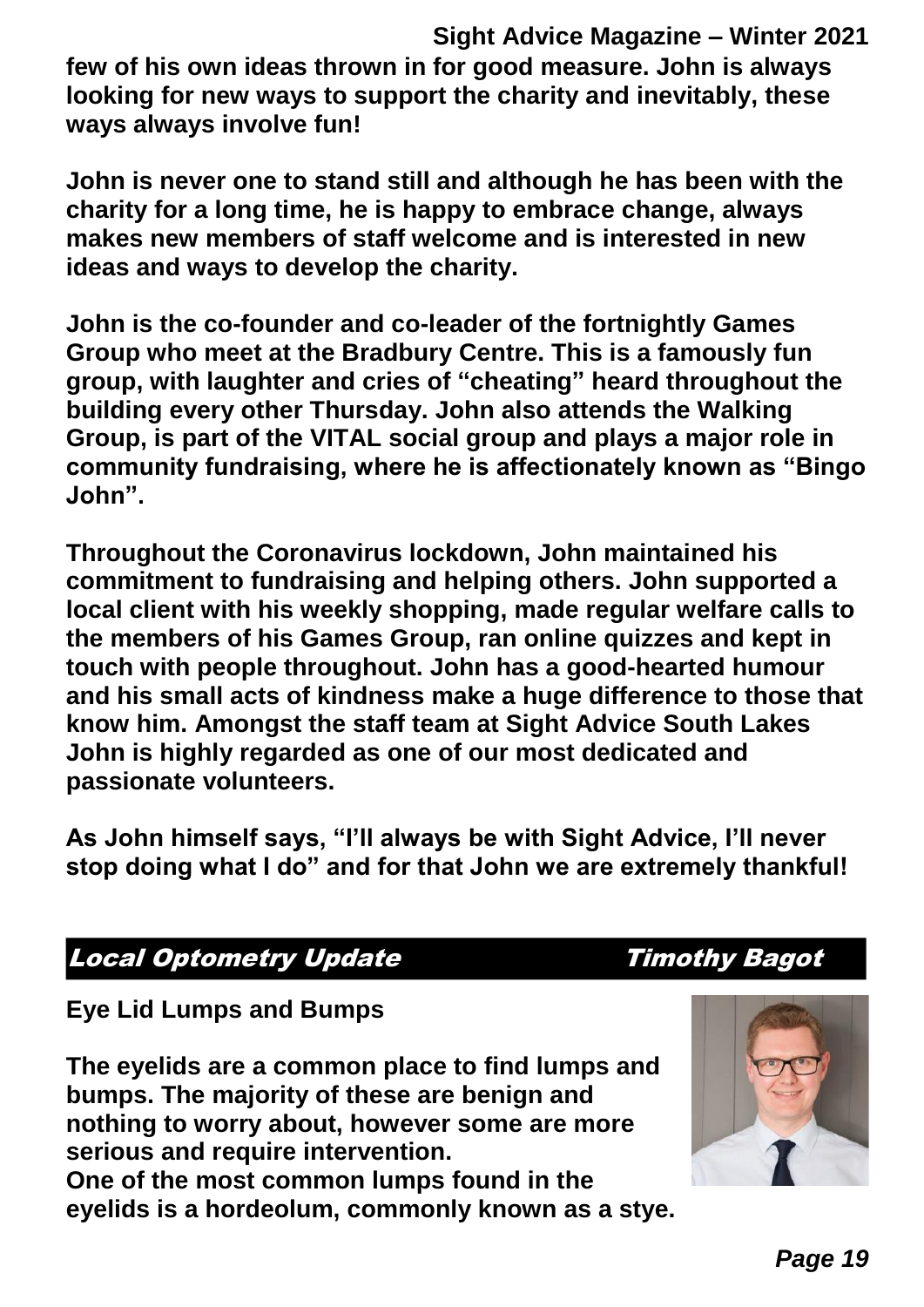**A hordeolum is caused by a bacterial infection in an oil gland on the edge of the eyelid. Signs and symptoms of a hordeolum are pain, swelling, redness, and an appearance of a puss-filled lump on the eyelid. In the majority of cases a hordeolum will self-resolve, however resolution can be encouraged by performing twice daily warm compresses with a warm, moist, clean flannel for 5-10 minutes (ensure the flannel is not too hot before applying) followed by gently massaging the affected eyelid. Any mucous which is discharged from the affected gland should be cleaned away using a make-up removal pad soaked in cooled, boiled water. If a hordeolum does not improve or resolve after two weeks, if the symptoms worsen, if it is very painful, if the vision is affected or if you also feel generally unwell then contact your local optometrist for a Minor Eye Conditions (MECS) assessment.**

**Unfortunately, the eyelids and the skin around the eyes are a common site for skin cancers, mainly due to the amount of solar exposure received. Basal cell carcinoma, squamous cell carcinoma and melanoma account for 90%, 2% and 1% of eyelid tumours respectively. If diagnosed and treated early then eyelid tumours usually respond well to surgery and treatment, ensuring the eye and eyelid remain fully functional.**

**Protecting the eyelids and skin around the eyes is something we can do to reduce the risk of these tumours. Methods of protection include wearing sunglasses, which may also reduce the development of cataract and macular degeneration, especially with sunglasses with a blue blocker in the tint. Other methods include using broad-spectrum high factor sun cream, which is safe for use on the face and eyelids and avoiding solar exposure during the most intense times of day.**

**If in doubt about the nature of an eyelid lump then advice should be sought. Our local Minor Eye Conditions Service is well suited to deal with queries regarding eyelid lumps and bumps. This service can be accessed by telephoning your community optical practice.**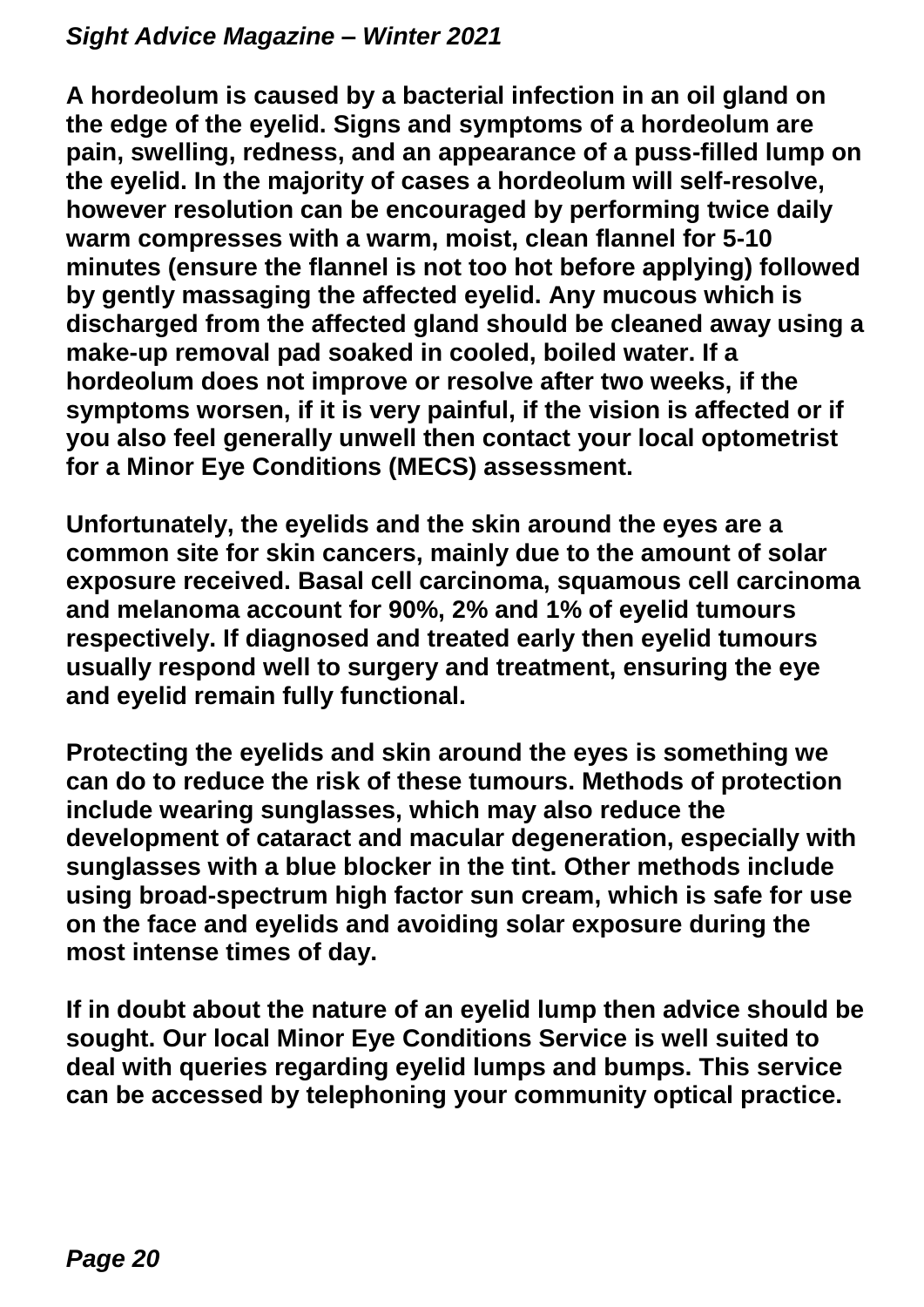VIP Diaries Laura Hughes

**Hello from the busy VIP Diaries Team. We have now reached the busiest time of the year with orders coming in from across the UK and further afield for our Diaries, Calendars and other products.**

**Diane (volunteer) and Laura (manager) are pictured here at the VIP Diaries stall during the Future Vision Exhibition, held at Kendal Town Hall in October. We also hope also to display our products at the Christmas Fair for Sight Advice South Lakes on Friday 10th December. Feel free to pop along, meet the team and get your all-**



**important diary or gifts for 2021 and 2022!** 

**Did you know that you could buy from our range via the Sight Advice South Lakes reception at The Bradbury Centre? Our support team will be happy to help you find the right diary, calendar or other large print item. We also stock a range of low-level lighting and assistive aids including bump-ons, torches and credit card magnifiers. Also, our delightful seasonal large print Christmas Cards can be purchased at a sale price of £3.70 (4 designs for a pack of 8).**

**Pop in and collect one of our latest catalogues for a browse, or telephone 01539 726613. See our website at [www.vipdiaries.co.uk](http://www.vipdiaries.co.uk/) or email Laura at [info@vipdiaries.co.uk](mailto:info@vipdiaries.co.uk) for more details.**

**We want to wish all our customers a fabulous Christmas and a very happy New Year ahead, and to thank you for all your support - as one customer said to us ' I wouldn't go anywhere else for my diary, they are great, and you are so friendly to deal with as people' - We really value our customers too!**

**Laura and the VIP Diaries' Volunteer Team**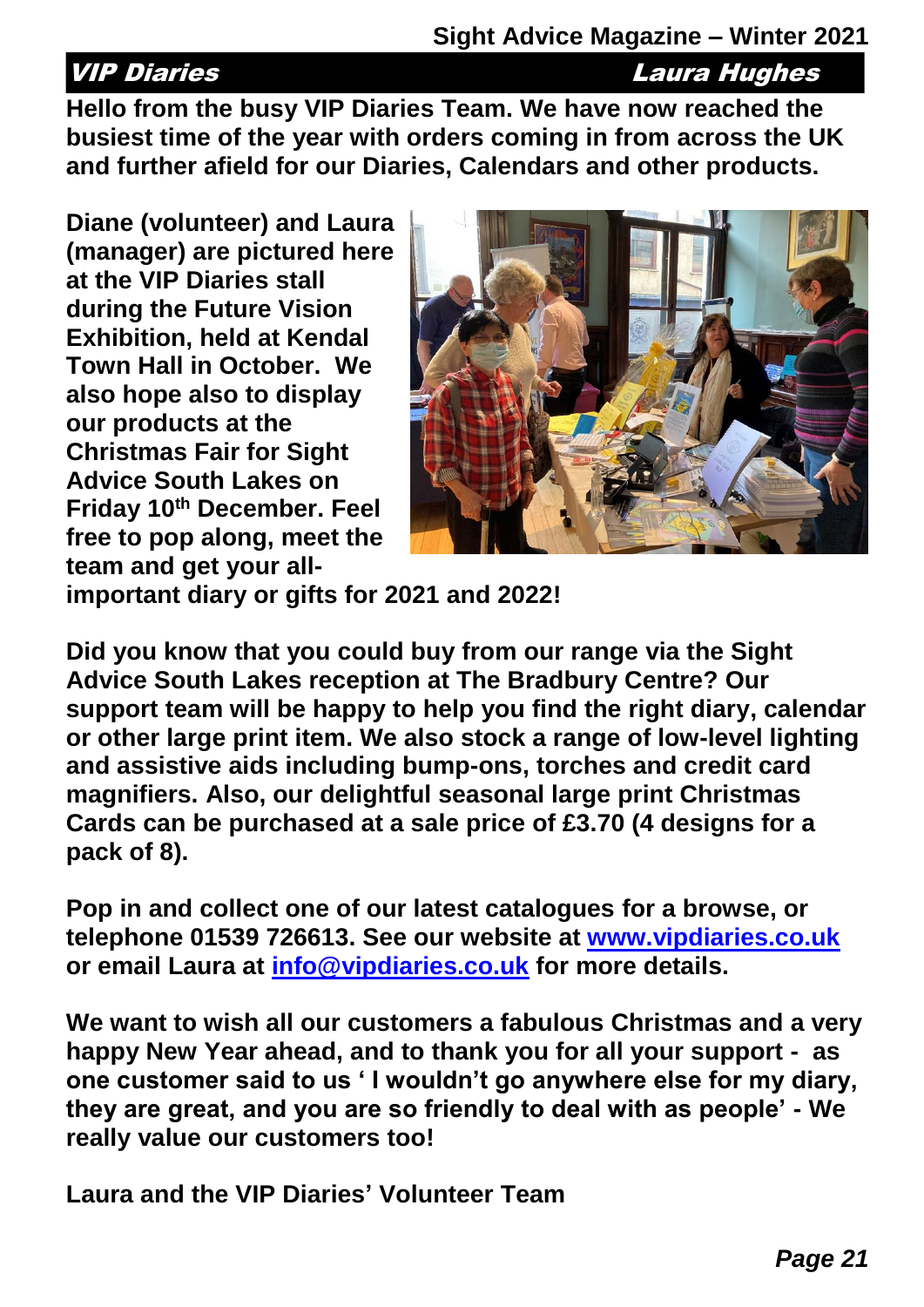*Sight Advice Magazine – Winter 2021* Social Group Membership Appeal

**Would you like to meet more people in your local area? Or perhaps you would like to learn new skills or get more information about living with sight loss?**

**Sight Advice South Lakes invites you to join one of our local community support or social groups. Please get in touch to find out more about any of the following:**

**Kendal Group – The Bradbury Centre Sedbergh Group – The People's Hall Arnside and Milnthorpe Group – Arnside Methodist Church Windermere Group – Goodly Dale Community Centre Kirkby Lonsdale Group – Venue to be confirmed Ambleside Group – Venue to be confirmed Games Group – The Bradbury Centre Dual Sensory Loss Group – The Bradbury Centre VITAL Group – Venues across Kendal area Sailing Group (returns in Spring 2022) – Blackwell Sailing**

#### Sight Advice South Lakes Winter Appeal

**Whilst we have made great progress in resuming Sight Advice services, and have raised some funds in the community and through recent events, we are still feeling the effects of the Coronavirus pandemic and income is well below pre-pandemic levels.**

**At this time of year, we normally ask our supporters to help us by selling raffle tickets to friends and family. This year, however we are doing things differently and would like your help in encouraging donations to Sight Advice through our Winter Appeal.**

**Please encourage those who would like to support us to make donations by cheque or bank transfer:**

**Cheques payable to Sight Advice South Lakes – returned to The Bradbury Centre, 116 Highgate, Kendal, LA9 4HE**

**Bank transfer – A/C 20282853 Sort Code 60-83-01**

**Thank you for your support.**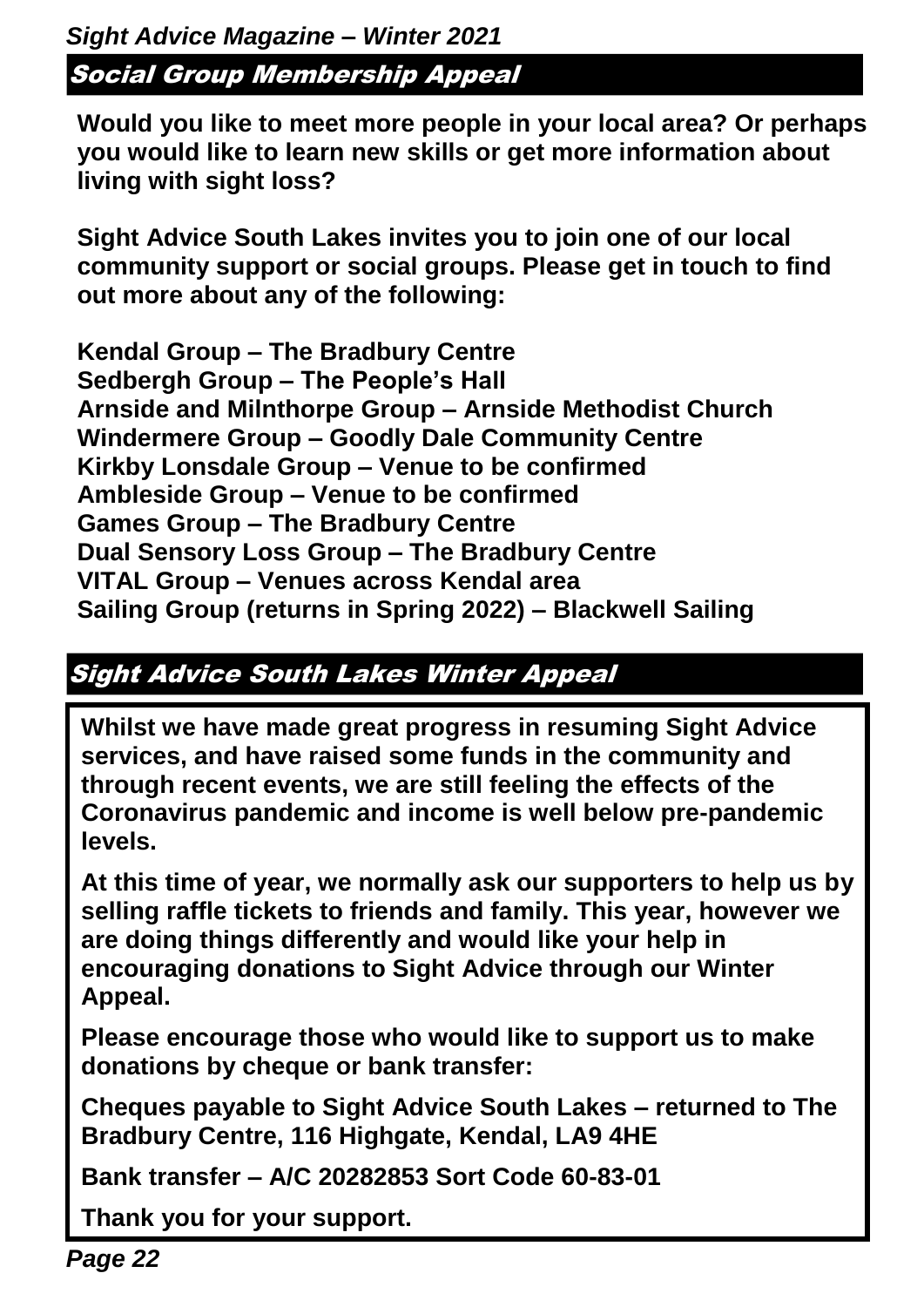# Sight Advice South Lakes Team

| <b>Chief Executive</b>           | <b>Young People and Children's</b> |
|----------------------------------|------------------------------------|
| <b>Claire Park</b>               | <b>Project Coordinator</b>         |
|                                  | Alicia Makinson                    |
| <b>Services Manager</b>          |                                    |
| <b>James Carey</b>               | <b>Sight Support Advisors</b>      |
|                                  | <b>Sarah Stoddard</b>              |
| <b>Sight Support Coordinator</b> | <b>Krystyna Slosarska</b>          |
| (Assistive Technology)           |                                    |
| <b>Tim Ward</b>                  | <b>Eye Clinic Liaison Officers</b> |
|                                  | <b>Jackie Bateman</b>              |
| <b>Sight Support Coordinator</b> | <b>Sarah Stoddard</b>              |
| (Community Development)          |                                    |
| <b>Jackie Bateman</b>            | <b>Finance Officer</b>             |
|                                  | <b>Emma Barker</b>                 |
|                                  |                                    |
| <b>Volunteer Support Officer</b> | <b>Fundraising Coordinator</b>     |
| <b>Julie Halford</b>             | <b>Aileen Ward</b>                 |
|                                  |                                    |
|                                  | Housekeeping                       |
|                                  | <b>Diane Boulder</b>               |
|                                  |                                    |
| <b>Chair of Trustees</b>         |                                    |
| <b>Dr Sal Riding</b>             |                                    |
|                                  |                                    |
| <b>Trustees</b>                  |                                    |

**Mrs Linda Baverstock Miss Jenny Hodkinson Mr Paul Blackburn**



**Facebook [www.facebook.com/SightAdviceSL](http://www.facebook.com/SightAdviceSL)**

**Twitter @SightAdviceSL**